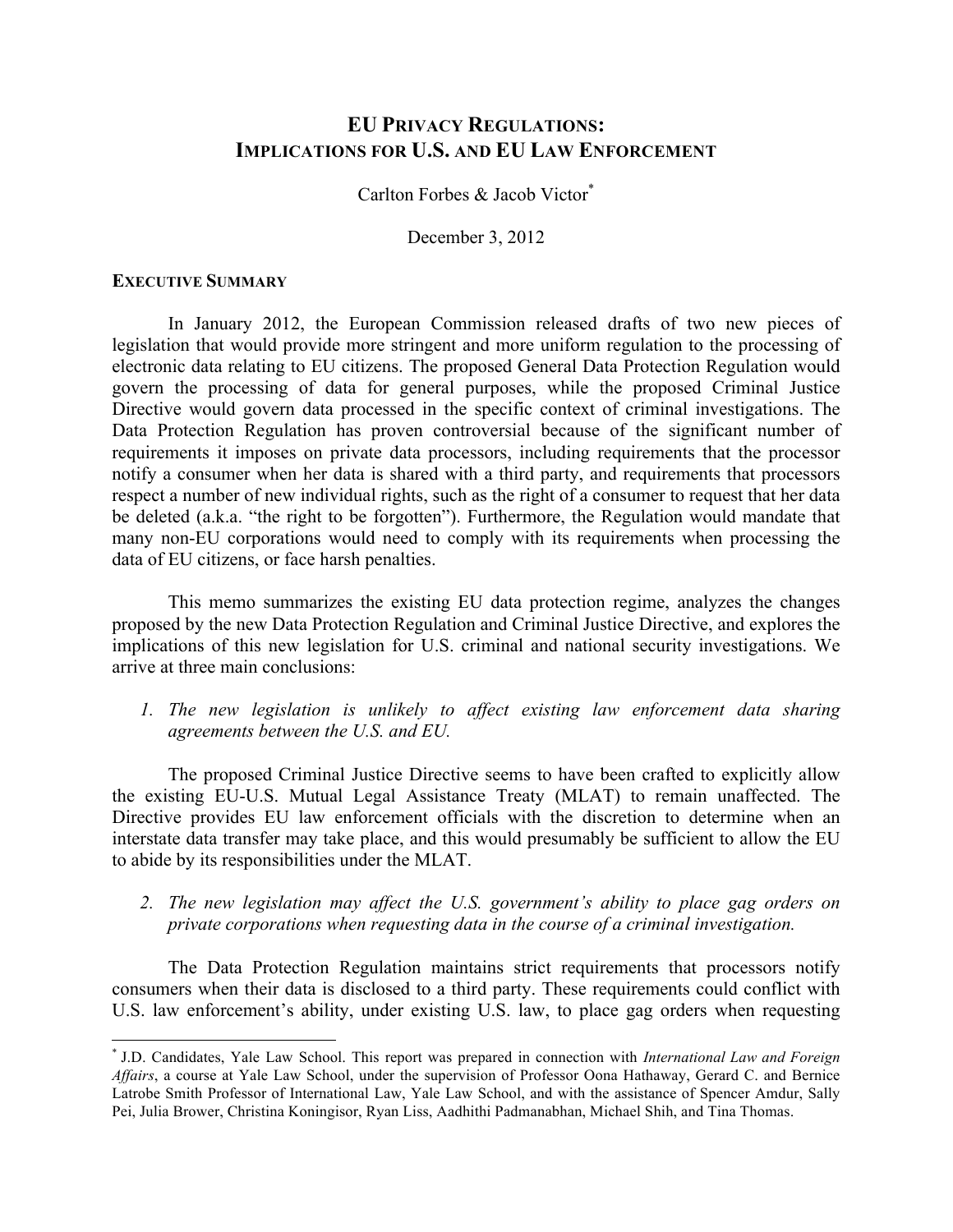certain types of data from private corporations in the course of criminal investigations. However, since the new E.U. Regulation currently exists only on a highly generalized level – and may operate very differently when put into practice – we cannot be sure how significant this concern may end up being.

### *3. The new "right to be forgotten" could potentially lead corporations to erase data that might otherwise have proven relevant to future criminal investigations.*

The proposed "right to be forgotten" would require processors to delete the data of any EU citizen, upon request. While exceptions are included within the legislation for data under the control of law enforcement officials, a consumer could presumably exercise her right to be forgotten *before* law enforcement officials have identified the data as relevant and obtained it. Therefore, the ability of law enforcement to gather useful data from private corporations could be hindered by consumers' frequent exercise of the right to be forgotten. However, this problem might be mitigated by data retention laws that have been adopted by EU Member States, requiring corporations to retain data for a period of several months to a year before allowing a consumer to exercise her right to be forgotten.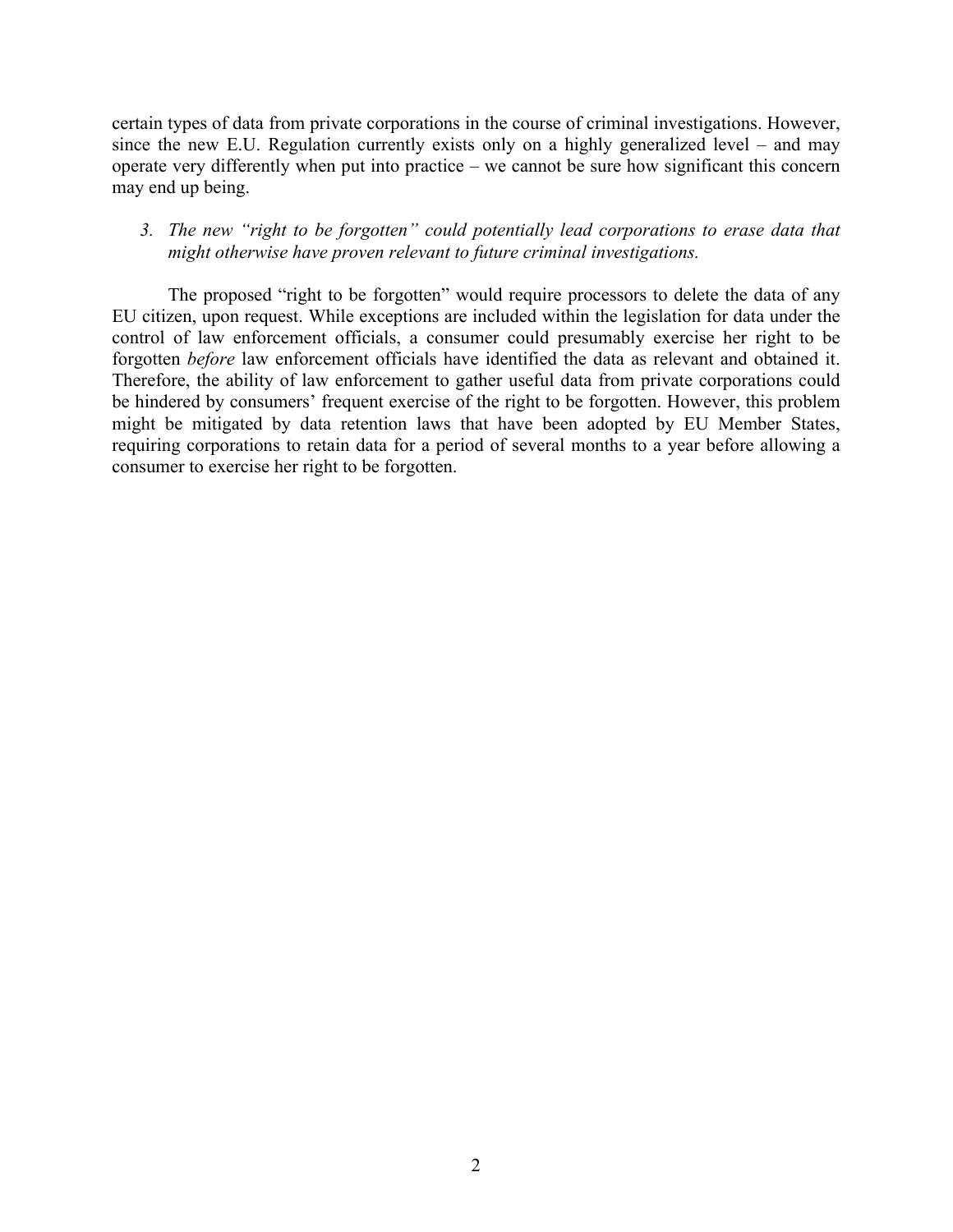# **Contents**

| A. The EU-U.S. Mutual Legal Assistance Treaty (MLAT) Will Not Be Affected                                                                         |
|---------------------------------------------------------------------------------------------------------------------------------------------------|
|                                                                                                                                                   |
| 2. The EU Criminal Justice Directive Contains Flexible Language on Data                                                                           |
| B. The Proposed General Data Protection Regulation Would Require Data<br>Controllers To Notify Data Subjects When the Controller Discloses their  |
| 1. Background on U.S. Law Enforcement Tools for Obtaining Personal Data                                                                           |
| 2. The Proposed General Data Protection Regulation May Require Data<br>Controllers to Inform EU Citizens when Their Data is Disclosed to U.S. Law |
| C. The "Right To Be Forgotten" Could Lead to the Erasure of Data That Would                                                                       |
|                                                                                                                                                   |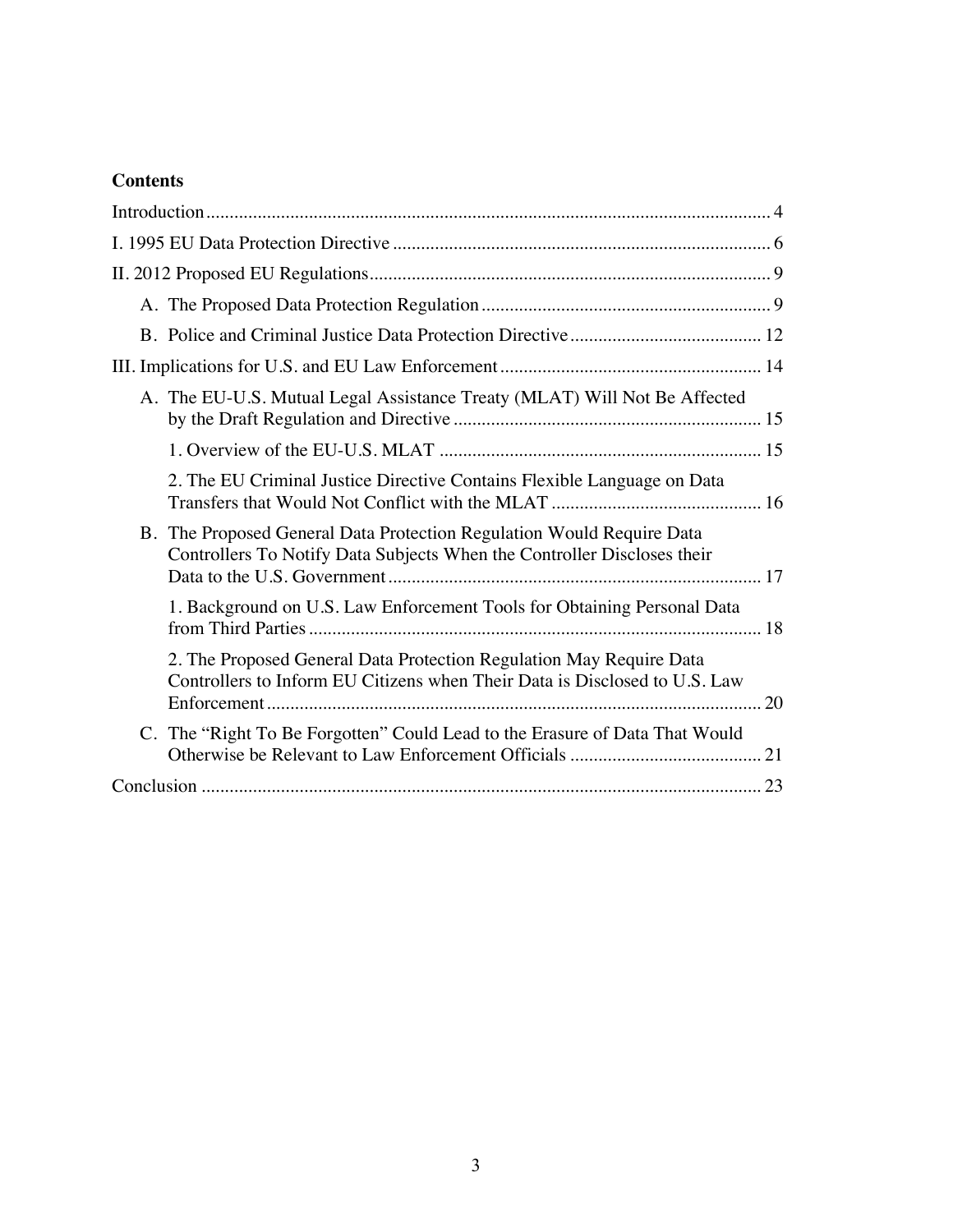#### **INTRODUCTION**

In January 2012, the European Commission released two pieces of draft legislation: the General Data Protection Regulation ("Data Protection Regulation")<sup>1</sup> and the Police and Criminal Justice Directive ("Criminal Justice Directive").<sup>2</sup> The proposed legislation is intended to replace previous EU law on data protection, including the 1995 EU Data Protection Directive ("1995 Data Protection Directive").<sup>3</sup> According to the current draft of the Data Protection Regulation and the Criminal Justice Directive, the legislation's requirements would apply to entities that are located outside the EU if they process data "related to: (a) the offering of goods or services to such data subjects in the [European] Union; or (b) the monitoring of their behaviour."<sup>4</sup> Given the importance of international trade between the United States and the EU, the proposed legislation could apply to a substantial number of U.S.-based entities. Consequently, the proposed legislation could affect the U.S. government's ability to obtain information relevant to law enforcement and counterterrorism efforts. This memo evaluates the potential impact and concludes that it will be relatively minor.

As a preliminary matter, it is useful to consider the general European approach to privacy law and how it differs from that of the United States. Whereas American privacy law is generally focused on protecting individual liberty, European privacy law is primarily focused instead on protecting human dignity. <sup>5</sup> As James Whitman explains:

Continental privacy protections are, at their core, a form of protection of a right to *respect* and *personal dignity*. The core continental privacy rights are . . . closely linked forms of the same basic right: They are all rights to control your public image—rights to guarantee that people see you the way you want to be seen. They are, as it were, rights to be shielded against unwanted public exposure—to be spared embarrassment or humiliation.... Any ... agent that gathers and disseminates information can . . . pose such dangers. In its focus on shielding us from public indignity, the continental conception is typical of the continental legal world much more broadly: On the Continent, the protection of personal dignity has been a consuming concern for many generations.<sup>6</sup>

 <sup>1</sup> *Commission Proposal for a Regulation of the European Parliament and of the Council on the Protection of Individuals with Regard to the Processing of Personal Data and on the Free Movement of Such Data*, COM (2012) 11 final (Jan. 25, 2012) [hereinafter *Data Protection Regulation*]. <sup>2</sup> *Commission Proposal for a Directive of the European Parliament and of the Council on the Protection of* 

*Individuals with Regard to the Processing of Personal Data by Competent Authorities for the Purposes of Prevention, Investigation, Detection or Prosecution of Criminal Offences of the Execution of Criminal Penalties,*  and the Free Movement of Such Data, COM (2012) 10 final (Jan. 25, 2012) [hereinafter Criminal Justice Directive].<br><sup>3</sup> Directive 95/46/EC of the European Parliament and of the Council on the Protection of Individuals With R

the Processing of Personal Data and on the Free Movement of Such Data, 1995 O.J. (L. 281) 31 [hereinafter 1995 Data Protection Directive].<br><sup>4</sup> Data Protection Regulation, supra note 1, art. 3(2).

<sup>&</sup>lt;sup>5</sup> See James Q. Whitman, *The Two Western Cultures of Privacy: Dignity Versus Liberty*, 113 YALE L.J. 1151 (2004); *see also* Robert Post, *Three Concepts of Privacy*, 89 GEO. L.J. 2087 (2001) (discussing competing conceptions of privacy more generally).

 $6$  Whitman, *supra* note 5, at 1161.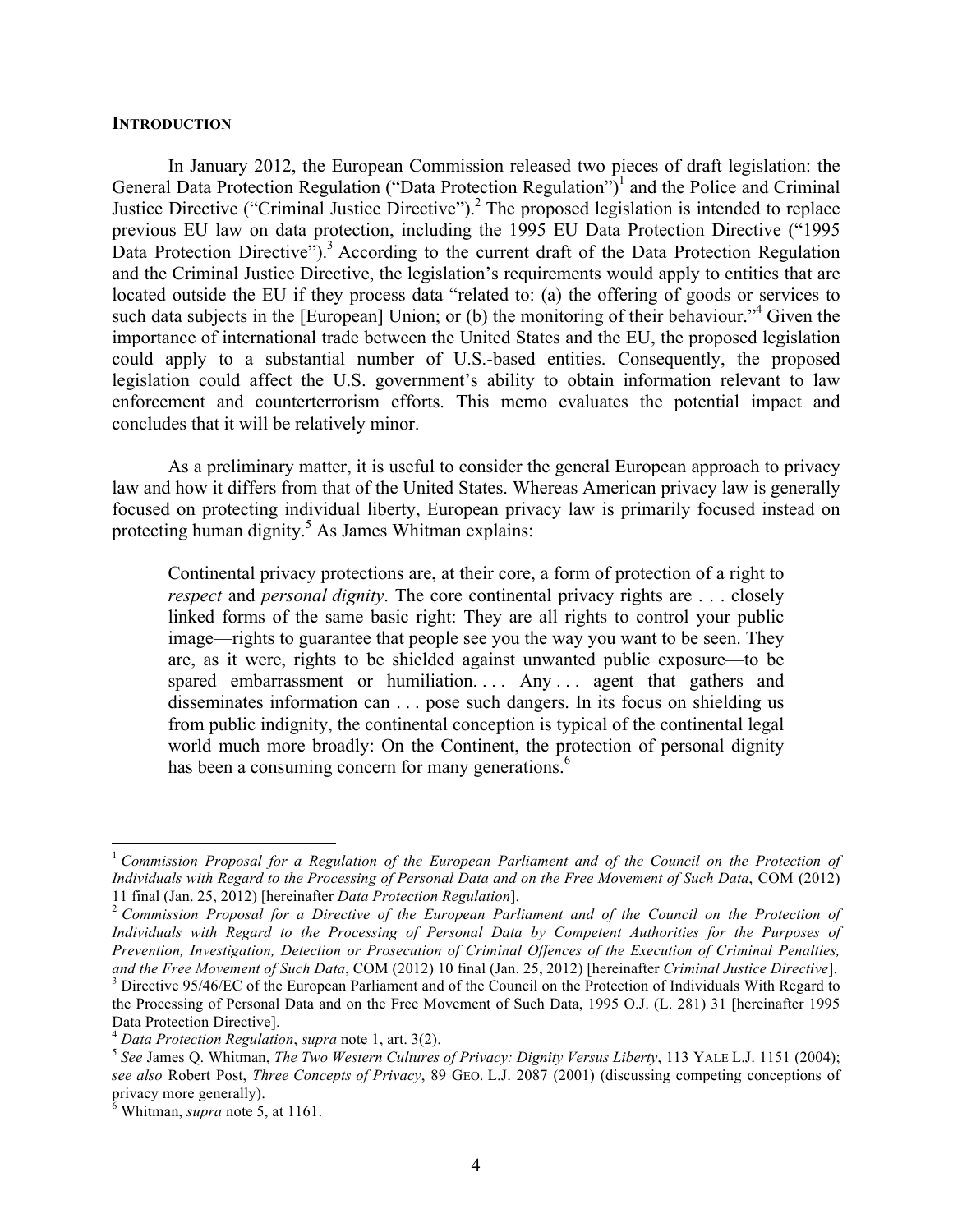Americans thus conceive of privacy in negative terms, as "the right to freedom from intrusions by the state, especially in one's own home."<sup>7</sup> When government regulation illegitimately invades this space, it limits an aspect of personal liberty.8 However, as Europeans view privacy rights as protective of human dignity, the government must provide the same affirmative protection for privacy that European law grants to other dignity interests, which Germany, for instance, views as an absolute right.<sup>9</sup> If human dignity is absolute, after all, the state must affirmatively safeguard it by granting individuals unambiguous, broad-ranging rights, such as those created by the EU's new privacy legislation.

This memo begins in Part I by discussing existing EU law under the 1995 Data Protection Directive. It then examines the new legislation. Part II summarizes the 2012 Data Protection Regulation and the Criminal Justice Directive, identifying how the proposed legislation would differ from the status quo. Part III analyzes how the proposed EU legislation would affect information-sharing under the EU-U.S. Mutual Legal Assistance Treaty. It concludes that the Data Protection Regulation and the Criminal Justice Directive would not significantly affect the EU-U.S. Mutual Legal Assistance Treaty. The Criminal Justice Directive ostensibly prohibits transfers of data to non-EU Member States that the European Commission has not deemed to provide adequate data protection safeguards. But the Directive's language is flexible and allows transfers to occur if the data controller makes an independent determination that appropriate safeguards exist or if an EU Member State derogates from the Directive. Derogations are permitted if "the transfer is necessary" for a criminal investigation.<sup>10</sup>

Finally, Part IV identifies two ways that the proposed legislation might affect EU and U.S. law enforcement operations. First, the new Data Protection Regulation could require U.S. corporations that process EU citizens' data to inform an EU citizen whenever his or her data is disclosed to U.S. law enforcement, even if a U.S. court order would otherwise require that disclosure be kept confidential. Second, the "right to be forgotten" could allow EU citizens to demand that data that would otherwise be relevant to law enforcement operations be erased. However, the impact of the right to be forgotten on EU and U.S. law enforcement efforts will be limited. Under the Criminal Justice Directive, data that is in the control of EU or U.S. law enforcement agencies would not be subject to the right to be forgotten. Moreover, EU and Member State data retention laws already require that certain types of data be retained for a period of time, and EU citizens would not be permitted to exercise their right to be forgotten during that time.

Although the EU's proposed legislation has attracted a great deal of attention from privacy advocates and industry actors, our analysis suggests that the Data Protection Regulation

 $\frac{7}{1}$  *Id*.<br><sup>8</sup> *Cf.* Griswold v. Connecticut, 381 U.S. 479, 485 (1965) ("The present case, then, concerns a relationship lying within the zone of privacy.... And it concerns a law ... [that] cannot stand in light of the familiar principle, so often applied by this Court, that a 'governmental purpose to control or prevent activities constitutionally subject to state regulation may not be achieved by means which sweep unnecessarily broadly and thereby invade the area of protected freedoms.'" (quoting NAACP v. Alabama, 377 U.S. 288, 307 (1964))).<br><sup>9</sup> For example, the first line of the German constitution states that "[h]uman dignity shall be inviolable."

GRUNDGESETZ FÜR DIE BUNDESREPUBLIK DEUTSCHLAND [GRUNDGESETZ] [GG] [BASIC LAW], art. 1, para. 1, May 23, 1949, BGBl. I (Ger.) (Christian Tomuchat & Donald P. Kommers trans., 2010). 10 *Criminal Justice Directive*, *supra* note 2, art. 36(d).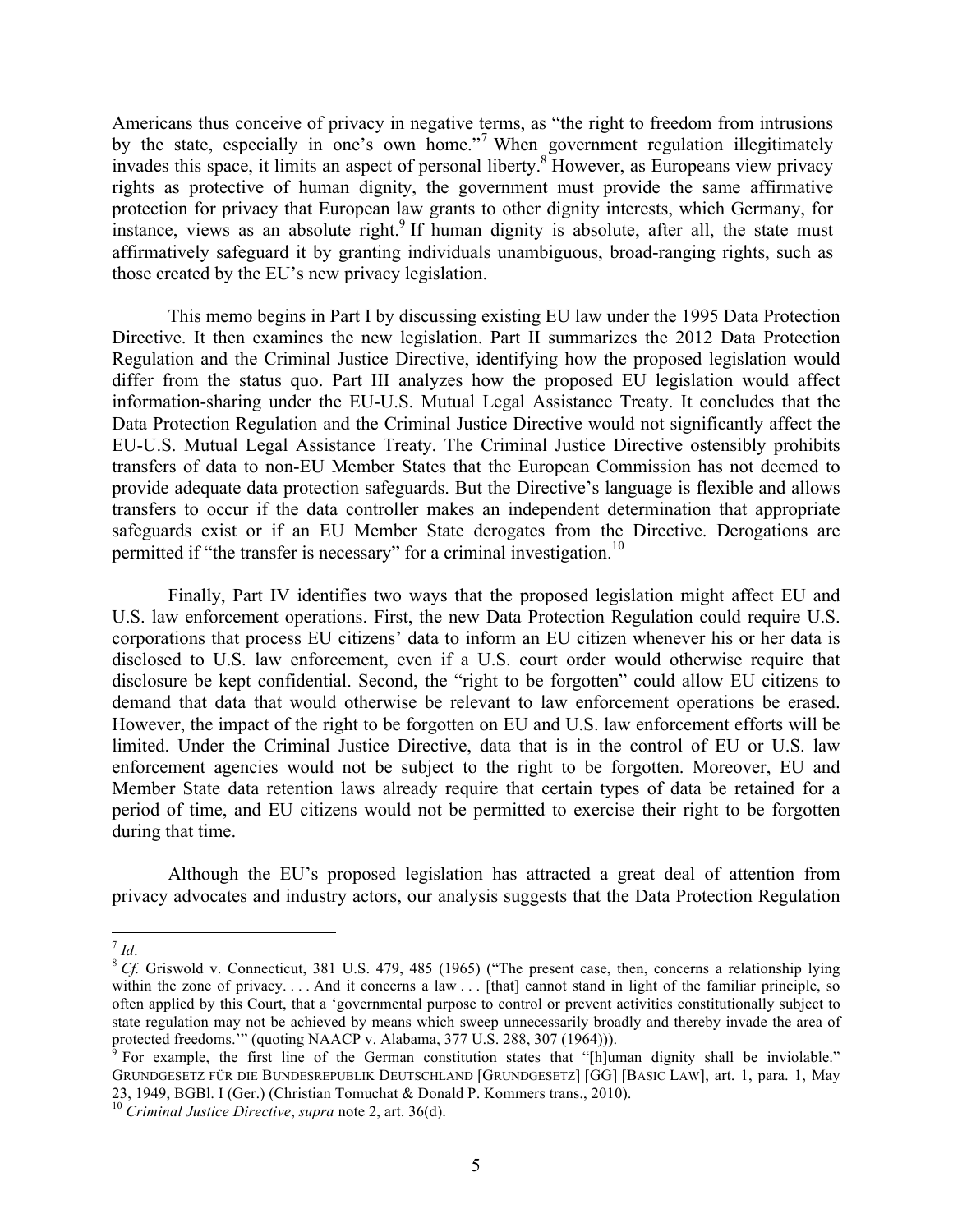and the Criminal Justice Directive will have a relatively limited impact. However, it is important to keep in mind that the new legislation may change before it is finalized. The proposed Data Protection Regulation and the Criminal Justice Directive have now moved to the European Parliament and the Council for further discussion.<sup>11</sup> The legislation will go into effect two years after it enters into force.<sup>12</sup> Nevertheless, if it remains in its current form, the new legislation should not significantly hinder EU or U.S. law enforcement.

### **I. 1995 EU DATA PROTECTION DIRECTIVE**

We begin with the current EU data protection law, which establishes the status quo that would be altered by the proposed legislation. European data privacy law is currently governed by the 1995 EU Data Protection Directive. At the time it was adopted, the Directive was intended "to harmonize the different existing standards of data protection in Europe."<sup>13</sup> Each EU Member State was required to implement the Directive through domestic legislation.<sup>14</sup> Although the European Court of Justice has jurisdiction to force a Member State to eliminate discrepancies between the Directive and the state's implementing legislation,<sup>15</sup> significant variations between Member States' data protection laws remain.<sup>16</sup>

The 1995 Directive covers all forms of personal data, which it defines as "any information relating to an . . . identifiable natural person ('data subject')."<sup>17</sup> It sets forth requirements for data "processors," defined as people or entities that perform "operations . . . upon personal data, . . . such as collection, recording, organization, storage, adaptation or alteration, retrieval, consultation, use, disclosure by transmission, dissemination or otherwise making available, alignment or combination, blocking, erasure or destruction."<sup>18</sup>

<sup>&</sup>lt;sup>11</sup> Procedure File: Personal Data Protection, EUROPEAN PARLIAMENT,

http://www.europarl.europa.eu/oeil/popups/ficheprocedure.do?reference=2012/0011(COD)&l=en#tab-0 (last updated Dec. 3, 2012) (reporting that the proposed legislation's committee referral was announced on Feb. 16, 2012 and was debated in the Council on Oct. 25, 2012); Press Release, European Commission, Commission Proposes a Comprehensive Reform of Data Protection Rules To Increase Users' Control of Their Data and To Cut Costs for Businesses (Jan. 25, 2012), http://europa.eu/rapid/press-release IP-12-46 en.htm [hereinafter Press Release, Commission Proposes Comprehensive Reform].<br><sup>12</sup> Data Protection Regulation, supra note 1, art. 91; Criminal Justice Directive, supra note 2, art. 62.

 $^{13}$  DOROTHEE HEISENBERG, NEGOTIATING PRIVACY: THE EUROPEAN UNION, THE UNITED STATES, AND PERSONAL DATA PROTECTION 27 (2005).

<sup>&</sup>lt;sup>14</sup> See id.<br><sup>15</sup> *Id.* 15 *Id.* 15 *Id.* 16 Justin Brookman, *European Commission Proposes Stronger Data Privacy Legislation*, CTR. FOR DEMOCRACY & TECH. (Feb. 2, 2012), https://www.cdt.org/blogs/justin-brookman/22european-commission-proposes-stronger-data-<br>privacy-legislation.<br><sup>17</sup> 1995 Data Protection Directive, *supra* note 3, art. 2(a).

<sup>&</sup>lt;sup>18</sup> *Id.* arts. 2(b), (e). The 1995 Data Protection Directive and the new proposed data protection legislation distinguish between data processors and data "controllers," who "determine[] the purposes and means of the processing of personal data." *Id.* art. 2(d). A single entity can act as both the data controller and the data processor, or the two functions can be carried out by separate entities. Accordingly, data controllers are subject to EU data protection law even if they do not process data directly.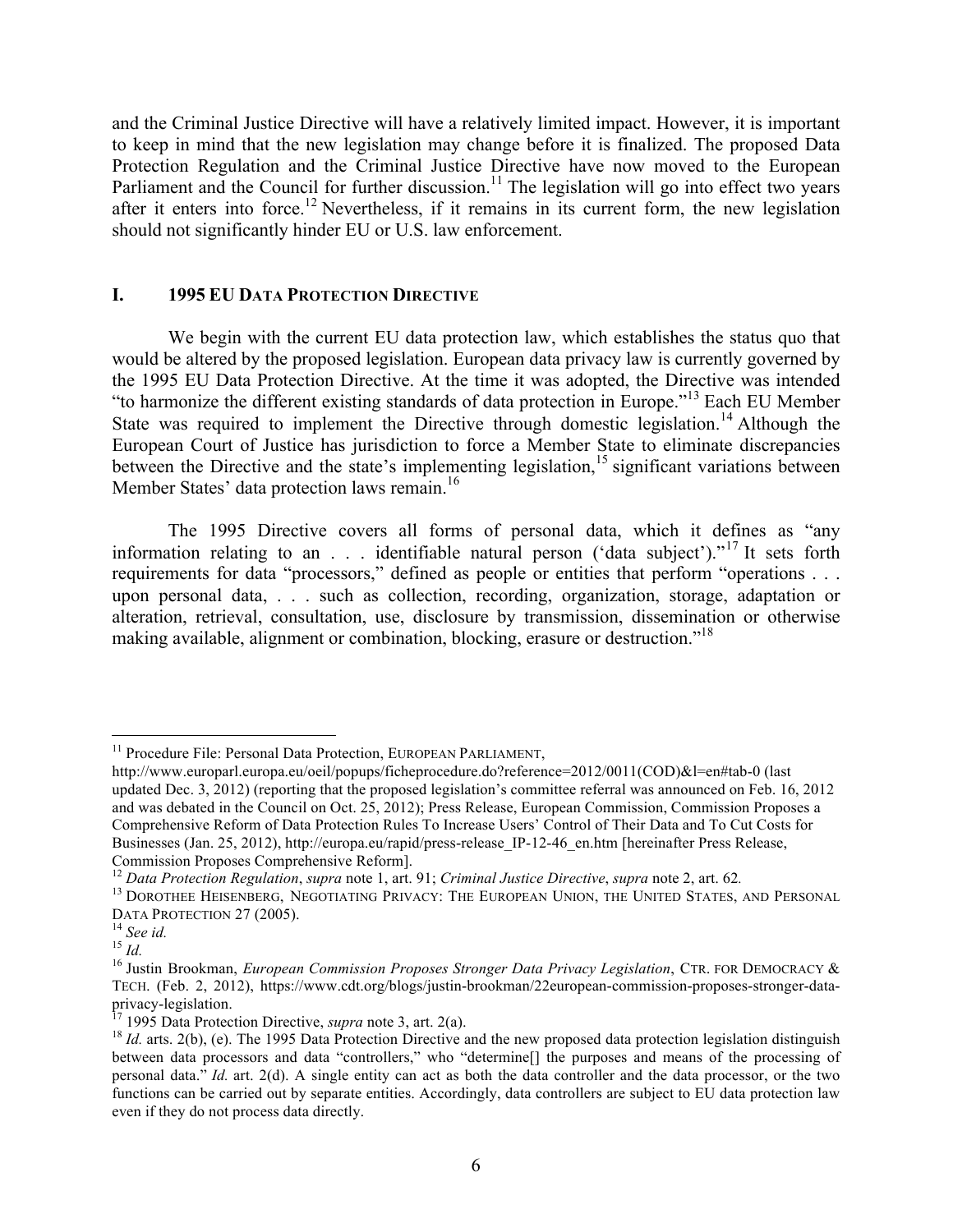According to scholarship on EU data protection law, the United States considered many of the 1995 Directive's requirements very strict when first adopted.<sup>19</sup> For example, data controllers must ensure that data is "collected for specified, explicit and legitimate purposes and not further processed in a way incompatible with those purposes."<sup>20</sup> Data must also be "adequate, relevant and not excessive in relation to the purposes for which they are collected."<sup>21</sup> The Directive also requires that data be "accurate" and "up to date," $^{22}$  and EU citizens' data must be "kept in a form which permits identification of data subjects for no longer than is necessary."<sup>23</sup> In practice, these provisions mean "every business must be vigilant about erasing files of former employees, businesses must ensure that they make changes to the data if they are advised that they are incorrect, and businesses cannot sell names of customers to others."<sup>24</sup>

These guidelines permit processing if the data subject has "unambiguously given his [or her] consent."<sup>25</sup> Alternatively, processing is legitimate if it is necessary for one of the following: "the performance of a contract,"<sup>26</sup> "compliance with a legal obligation,"<sup>27</sup> the "protect[ion] [of] the vital interests of the data subject,"<sup>28</sup> or the "performance of a task carried out in the public interest."<sup>29</sup>

Under the Directive, data controllers must also provide certain information to data subjects. For example, articles 10 and 11 require that the data subject be informed of (1) the identity of the controller, (2) the purposes of the processing, and (3) any other relevant information, such as additional recipients of the data.<sup>30</sup> The data subject also has the right to access information related to his or her data, including whether the data is being processed, the purpose of such processing, and the "knowledge of the logic involved in any automatic processing of data. $^{7,31}$ 

The Directive also imposes elaborate notification requirements on data processors. Under articles 18 and 19, processors must notify the relevant supervisory data authorities of what data they are processing and why.<sup>32</sup> Pursuant to the Directive, each Member State has established a supervisory authority to receive this information and monitor the application of data protection laws within the country.<sup>33</sup> Each supervisory authority possesses investigative and quasi-

<sup>&</sup>lt;sup>19</sup> HEISENBERG, *supra* note 13, at 29.<br>
<sup>20</sup> 1995 Data Protection Directive, *supra* note 3, art. 6(1)(b).<br>
<sup>21</sup> *Id.* art. 6(1)(c).<br>
<sup>22</sup> *Id.* art. 6(1)(d).<br>
<sup>23</sup> *Id.* art. 6(1)(e).<br>
<sup>23</sup> *Id.* art. 6(1)(e).<br>
<sup>24</sup> HE "unambiguously given consent." For example, some have questioned whether the Directive requires data subjects to<br>"opt in" to data collection. See HEISENBERG, *supra* note 13, at 29.

<sup>&</sup>lt;sup>26</sup> 1995 Data Protection Directive, *supra* note 3, art. 7(b).<br>
<sup>27</sup> *Id.* art. 7(c).<br>
<sup>28</sup> *Id.* art. 7(d).<br>
<sup>29</sup> *Id.* art. 7(d).<br>
<sup>30</sup> *Id.* art. 10.<br>
<sup>31</sup> *Id.* arts. 12, 15.<br>
<sup>32</sup> *Id.* arts. 18-19.<br>
<sup>33</sup> *Id.* art.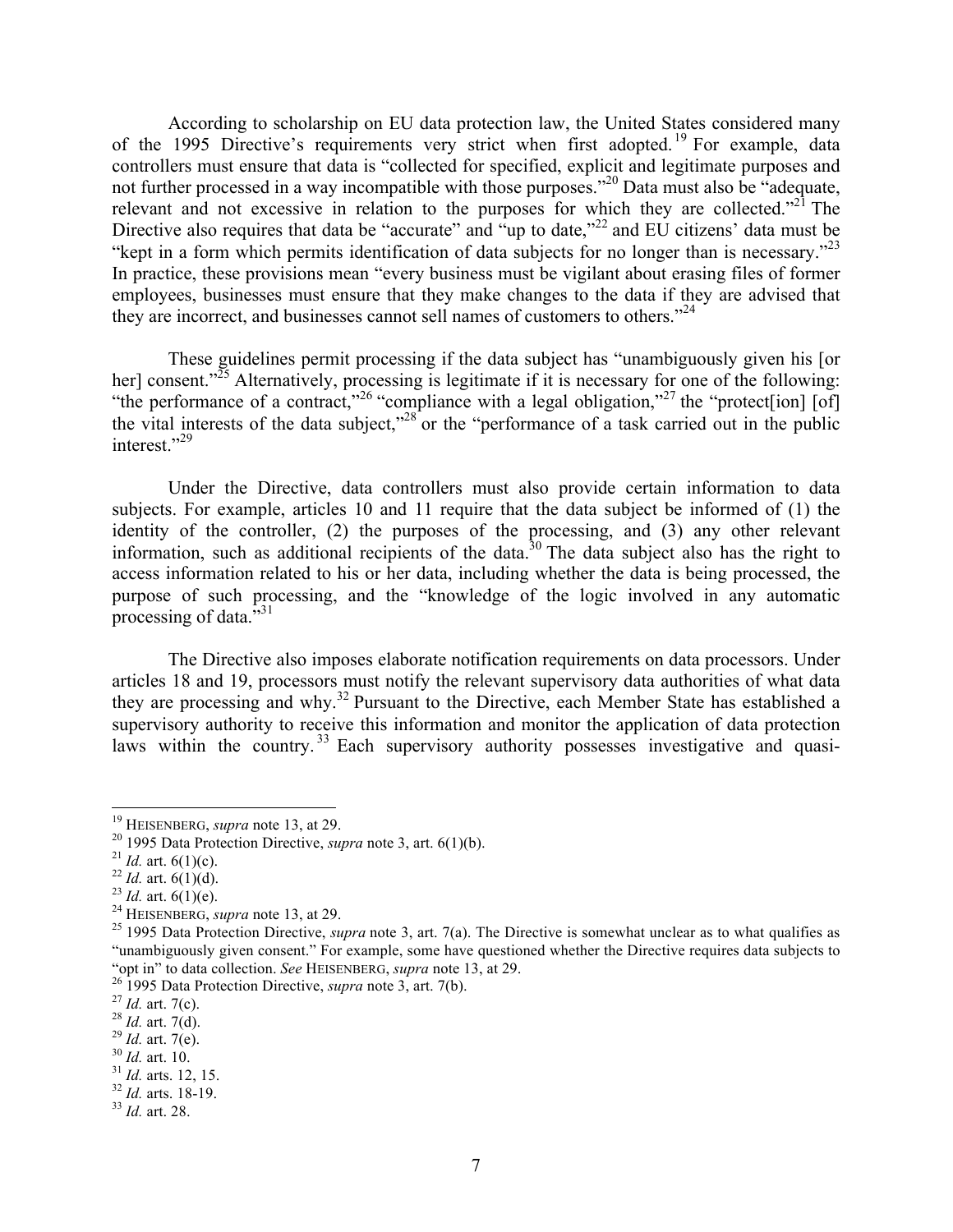prosecutorial authority.34 Additionally, the Directive established a Working Party comprising representatives from each member state's supervisory authority, one representative of the supervisory authority that oversees European Community institutions, and one representative of the Commission<sup>35</sup>

The Commission was granted the power to determine whether non-EU countries ensure "an adequate level" of data protection.<sup>36</sup> Data controllers and processors are prohibited from transferring data to countries that do not receive an adequacy determination.<sup>37</sup> However, under article 26 of the Directive ("Derogations"), Member States may permit data transfers to nonadequate countries if "the controller adduces adequate safeguards," but they must notify the Commission and the other EU Member States of their decision.<sup>38</sup> However, the European Commission has suggested that while article 26 could "offer[] a permanent[] solution[] for situations in which [they] cannot make [an adequacy determination]," their strong preference in the long term is to share data pursuant to an adequacy determination.<sup>39</sup>

In sum, the 1995 Data Protection Directive established ambitious standards for data protection. However, because the legislation took the form of a directive, states were responsible for implementing the document's broad language. In practice, this has resulted in wide variation in Member States' national data protection laws. For example, EU Member States vary on how they define "consent" in their national data protection laws. While Finland's law repeats the Directive's consent language verbatim, the Luxembourg data protection law additionally requires that consent be "explicit" and "unambiguous," and allows consent to be given by a data subject's "legal representative."<sup>40</sup> These variations can dramatically affect the scope of data protection law in EU Member States. In the UK, for example, the data protection law applies to "living individuals," while in Denmark the data protection law is read to apply to deceased persons as well.<sup>41</sup> Consequently, a company that processes data from multiple EU Member States must juggle these diverse requirements. In order to address these and other variations, the European Commission has proposed a new Data Protection Regulation and Criminal Justice Directive. The following Part compares the proposed legislation to the existing Data Protection Directive.

<sup>&</sup>lt;sup>34</sup> *Id.* art. 28(3).<br><sup>35</sup> *Id.* art. 29. The Working Party is commonly referred to as "the Article 29 Working Party." *See Article 29 Working Party*, EUROPEAN COMM. (Mar. 2, 2012), http://ec.europa.eu/justice/data-protection/article-29/index\_en.htm.<br><sup>36</sup> 1995 Data Protection Directive, *supra* note 3, art. 25.<br><sup>37</sup> Id. art. 25(1). In order to address this restr

Agreement" that allowed companies to freely transfer data to and from EU Member States, provided the companies abided by the Safe Harbor principles. Those principles included requirements for notice, security, data integrity, and access. *See U.S.-EU Safe Harbor Overview*, EXPORT.GOV (Apr. 26, 2012),

http://export.gov/safeharbor/eu/eg\_main\_018476.asp.<br><sup>38</sup> 1995 Data Protection Directive, *supra* note 3, art. 26(2)-(3).<br><sup>39</sup> Susan Binns, Technical Briefing for Journalists on Data Protection—EU/US Dialogue (Dec. 10, 1998

<sup>&</sup>lt;sup>40</sup> DOUWE KORFF, EUROPEAN COMM'N, REPORT ON THE IMPLEMENTATION OF THE EC DIRECTIVE ON DATA PROTECTION 32 (2002). <sup>41</sup> *Id.* at 39.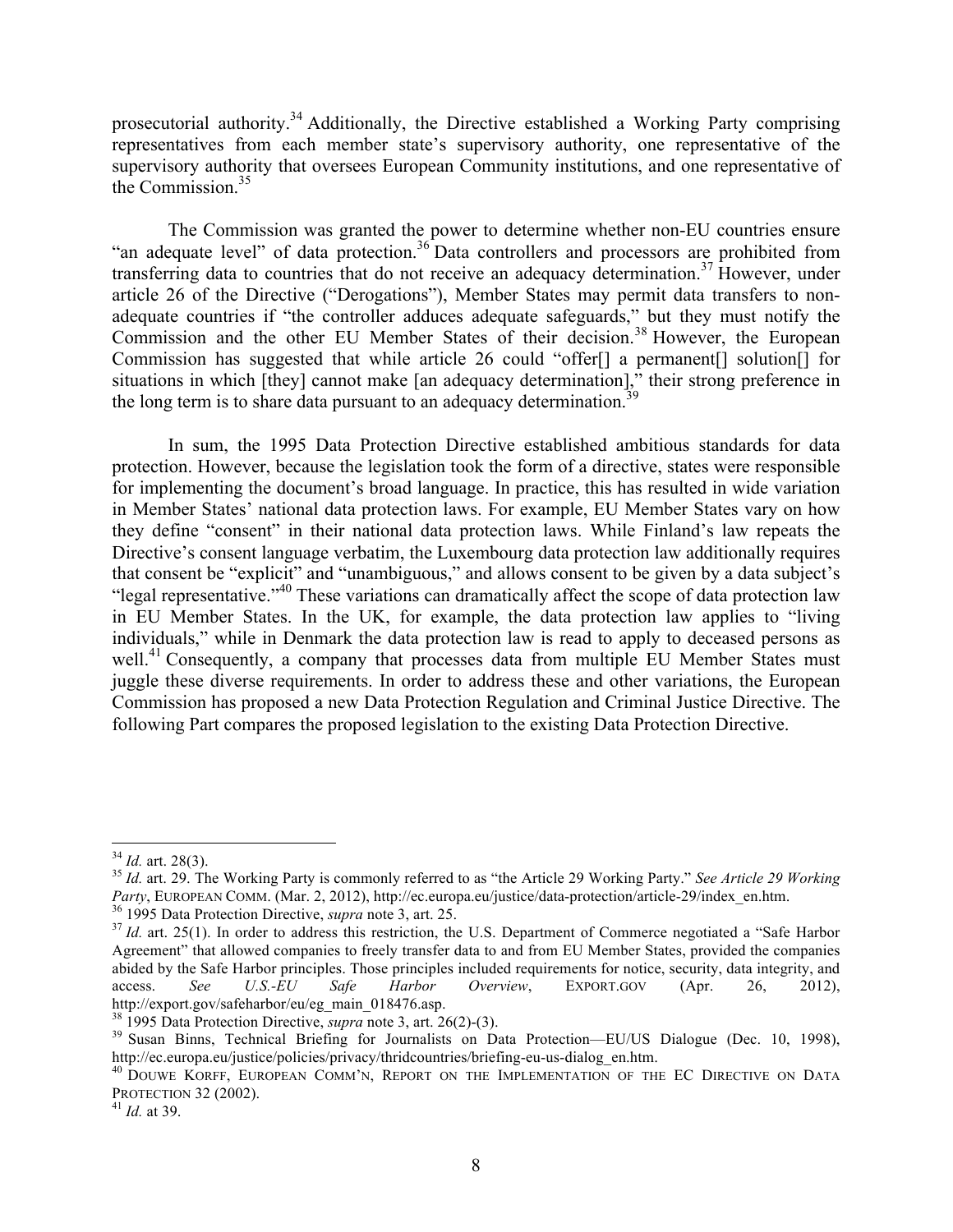#### **II. 2012 PROPOSED EU REGULATIONS**

In January 2012, the European Commission approved the proposed General Data Protection Regulation and Police and Criminal Justice Data Protection Directive. These instruments were meant to replace the 1995 Directive on Personal Data Protection. <sup>42</sup> During the period following the adoption of the 1995 Directive, the EU had enshrined "the right [of everyone] to the protection of personal data concerning him or her" in the Charter of Fundamental Rights,<sup>43</sup> clearly demonstrating the priority the EU places on data protection. However, the Charter is light on details and did not address the fragmentation of data protection standards that had developed across the EU. Moreover, as discussed above, the 1995 Directive was not directly enforceable by the courts of EU Member States. Instead, each Member State was required to pass implementing legislation. As the advocacy group European Digital Rights explained, "[L]egislators and regulators in the 27 EU Member States implement the Directive in 27 different ways. Harmonisation in the form of a single, directly applicable instrument is . . . needed to ensure legal certainty in the single European market."<sup>44</sup> The new Data Protection Regulation would address this fragmentation because it would be directly applicable law in EU Member States.<sup>45</sup>

#### **A. The Proposed Data Protection Regulation**

The EU's proposed Data Protection Regulation retains many of the standards established in the 1995 Directive. The most dramatic change is likely the form of the instrument: by drafting it as a regulation rather than as a directive, the new document will be legally binding in its entirety on EU Member States.<sup>46</sup> This should address the concern of civil society and industry actors that have criticized the 1995 Directive for resulting in varied privacy regulations across the EU. In addition to being legally binding, the new regulation provides for a more streamlined regulatory process—one that is unified across the twenty-seven member states of the EU—and it will expand the rights of data subjects—for example, by providing a more robust "right to be forgotten." We discuss each development briefly in turn.

<sup>&</sup>lt;sup>42</sup> Press Release, Commission Proposes Comprehensive Reform, *supra* note 11.<br><sup>43</sup> Charter of Fundamental Rights of the European Union art. 8, Dec. 7, 2000, 2000 O.J. (C 364) 1; *see also* Treaty of Lisbon Amending the Treaty on European Union and the Treaty Establishing the European Communities art. 16, Dec. 13, 2007, 2007 O.J. (C 306) 1 [hereinafter Treaty of Lisbon] ("Everyone has the right to the protection of personal data concerning them.").

<sup>&</sup>lt;sup>44</sup> *EDRi Initial Comments on the Proposal for a Data Protection Regulation*, EUROPEAN DIGITAL RIGHTS (Jan. 27, 2012), http://edri.org/CommentsDPR.

<sup>45</sup> Jane Finlayson-Brown, *How to Prepare for Proposed EU Data Protection Regulation*, COMPUTERWEEKLY (Mar. 2012), http://www.computerweekly.com/opinion/Proposed-EU-Data-Protection-Regulation-what-shouldcompanies-be-thinking-about.<br><sup>46</sup> *See* Lisbon Treaty, *supra* note 43, art. 288. A directive is binding on Member States only as to the result to be

achieved; in contrast, a regulation is binding as to the result as well as to the means.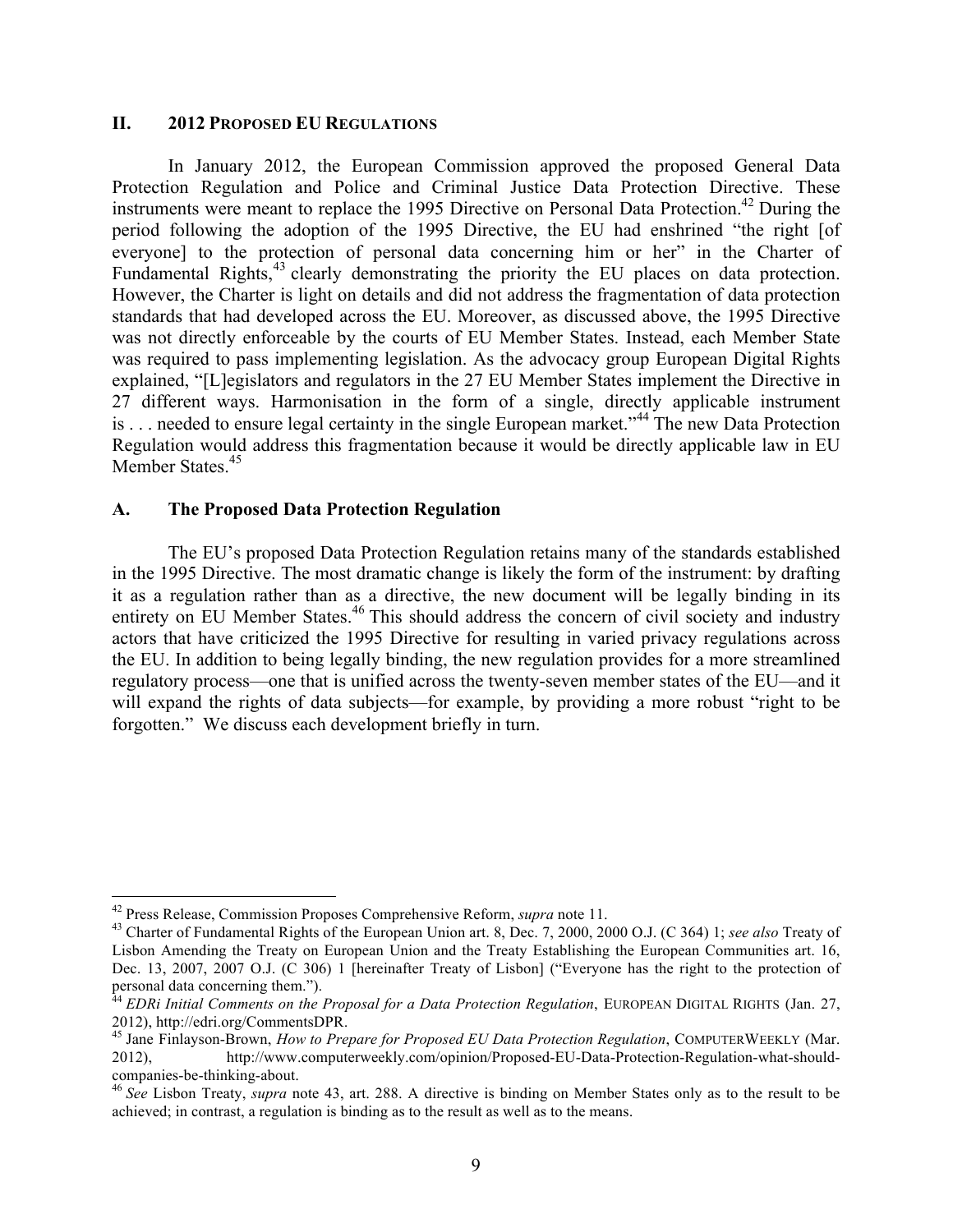### *1. Streamlined Process*

In order to streamline the regulatory process, the new Regulation will subject a company to one lead national data protection regulator, rather than twenty-seven different authorities.<sup>47</sup> Previously, if a company was based in France but had satellite locations in other EU Member States, the company would need to report to the French data protection authority as well as the national data protection authorities governing each satellite location.<sup>48</sup> Under the new Regulation, a company would only be supervised by the data protection authority in the nation in which the "main establishment" of the company is located.<sup>49</sup> Thus, a company headquartered in France would only be required to report to the French data protection authority. According to the European Commission, this streamlining effort would save businesses around 2.3 billion euros a  $year<sup>50</sup>$ 

The new Regulation will apply to any entity that controls the data of EU subjects even if the entity is not located in the  $EU^{\frac{51}{3}}$  According to article 3 of the Regulation, it "applies to the processing or personal data of data subjects residing in the Union by a controller not established in the Union, where the processing activities are related to: (a) the offering of goods or services to such data subjects in the Union; or (b) the monitoring of their behaviour."<sup>52</sup> In such cases, the Regulation requires that companies "designate a representative in the Union" located in one of the Member States where the data subjects reside.<sup>53</sup> This representative would then be required to report to the supervisory authority in the member state in which the representative is located.<sup>54</sup> However, this requirement will not apply to companies that employ fewer than 250 persons, public authorities, an entity that offers "only occasionally goods or services to data subjects residing in the Union," or any other entity that is located in a country that the Commission has decided "ensures an adequate level of protection."<sup>55</sup>

Even if an entity does fall under the jurisdiction of one of the data protection authorities, the new Regulation will reduce the burden placed on the entity. While the 1995 Data Protection Directive requires companies to provide each supervisory authority with pro forma notification before processing any data,<sup>56</sup> the new Regulation will only require that companies maintain

 <sup>47</sup> *Data Protection Regulation*, *supra* note 1, art. 51(2); *see* Explanatory Memo, *Data Protection Regulation*, *supra* 

<sup>&</sup>lt;sup>48</sup> How will the EU's data protection reform simplify the existing rules?, EUROPEAN COMM'N, http://ec.europa.eu/justice/data-protection/document/review2012/factsheets/6\_en.pdf (last visited Dec. 1, 2012).

<sup>&</sup>lt;sup>49</sup> Data Protection Regulation, supra note 1, art. 51(2).<br><sup>50</sup> Press Release, Commission Proposes Comprehensive Reform, *supra* note 11.<br><sup>51</sup> It should be noted that many large U.S. corporations have offices in EU Member subject to EU data protection law. These corporations are likely already familiar with complying with European privacy regulations. *See* Peter P. Swire, *Of Elephants, Mice, and Privacy: International Choice of Law and the Internet*, 32 INT'L LAW. 991, 1020 (1998) ("[L]arge processors of information . . . . typically have large operations in Europe and are clearly subject to enforcement actions there. . . . [W]e would expect the websites of [these companies] to comply relatively well with national laws and to install relatively strict privacy policies.").<br><sup>52</sup> Data Protection Regulation, supra note 1, art. 3(2).

<sup>52</sup> *Data Protection Regulation*, *supra* note 1, art. 3(2). <sup>53</sup> *Id.* art. 25. <sup>54</sup> *Id.* art. 28(3) ("[T]he controller's representative[] shall make . . . documentation available, on request, to the supervisory authority."); *id.* art. 51(1) ("Each supervisory authority shall exercise, on the territory of its own Member State, the powers conferred on it in accordance with this Regulation.").<sup>55</sup> *Id.* art. 25(2).

<sup>55</sup> *Id.* art. 25(2). <sup>56</sup> 1995 Data Protection Directive, *supra* note 3, art. 18.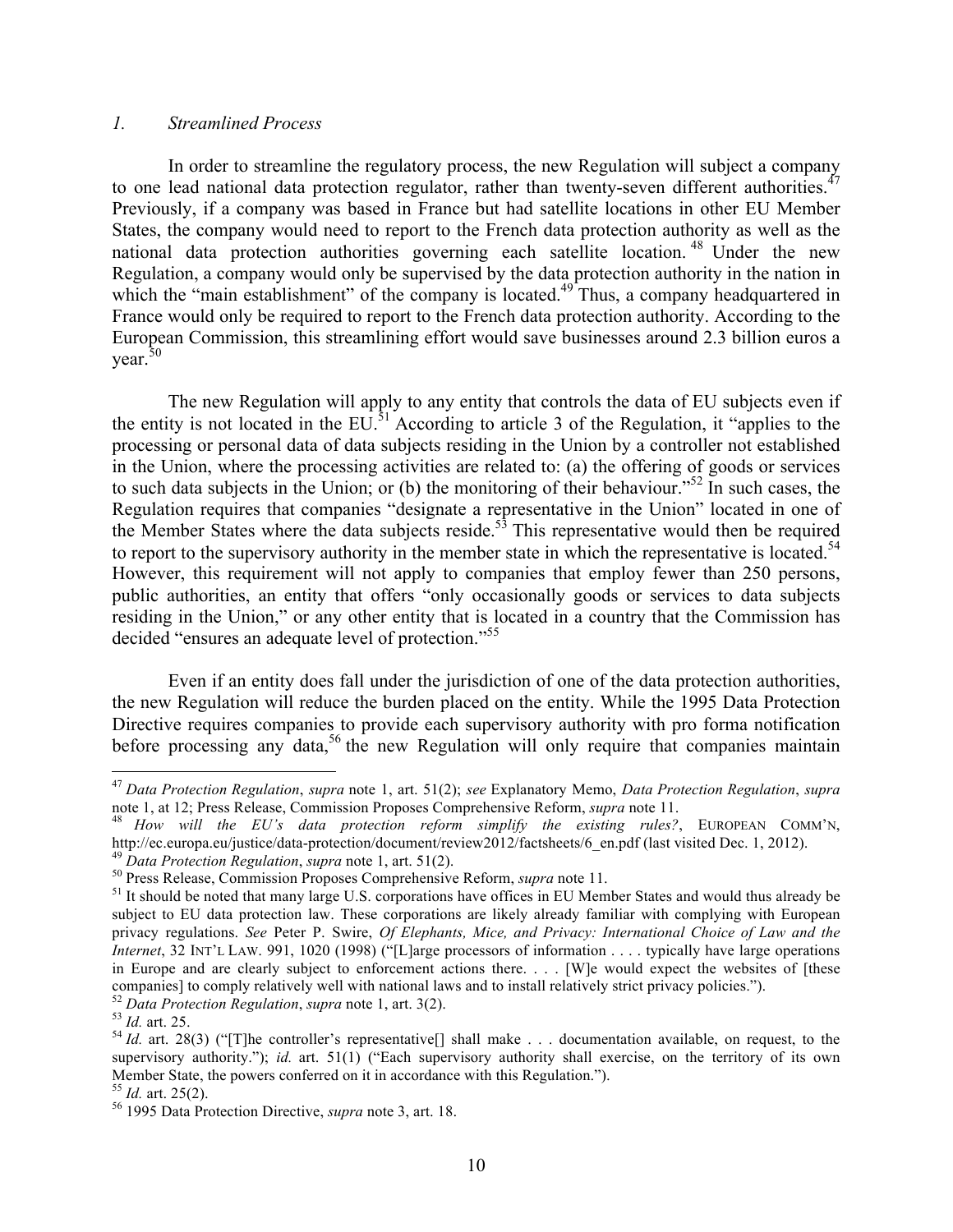documentation regarding data processing and provide the supervisory authority with that information upon request.<sup>57</sup>

### *2. Expanded Rights for Data Subjects, Including the "Right To Be Forgotten"*

Although the new Regulation provides for a more streamlined process, it also expands the rights of data subjects and imposes additional requirements on entities that process data in a number of key ways. Under the new Regulation, consumers must give their explicit consent before a company begins processing their personal data.<sup>58</sup> Additionally, corporations will be required to designate "data protection officers" to ensure compliance with the regulation.<sup>59</sup> These officers must be "involved in all issues which relate to the protection of personal data" and must "perform[] the duties and tasks independently and does not receive any instructions as regards the exercise of the function."<sup>60</sup> Unlike the reporting requirement, public authorities are *not* exempted from this requirement.<sup>61</sup>

The new Regulation also affords EU citizens the right to request to have one's data erased from a database and from all other public fora to which the data has been released, which the Data Protection Regulation refers to as the "right to be forgotten." <sup>62</sup> Under article 17, the right to be forgotten applies only when the data is no longer necessary "in relation to the purposes" for which it was obtained, the data subject has revoked his or her consent, the data subject disputes the legitimacy of the processing of the data, or the processing of the data does not abide by the Regulation for any other reason.<sup>63</sup> The broad language of article 17 gives the data subject the right to obtain erasure of a wide range of data related to him or her.<sup>64</sup> Article 17 does state, however, that a data controller may retain the data if it is necessary for compliance

<sup>&</sup>lt;sup>57</sup> *Data Protection Regulation, supra* note 1, art. 28(1)-(3).<br><sup>58</sup> *Id.* arts. 4-10. Although the 1995 Data Protection Directive required that data subjects provide their consent "unambiguously," uncertainty existed as to what exactly constituted unambiguous consent. For a brief discussion of this question, see Gregory Shaffer, *Globalization and Social Protection: The Impact of EU and International Rules in the Ratcheting Up of U.S. Privacy Standards, 25 YALE J. INT'L L. 1, 14 n.44 (2000).* 

<sup>&</sup>lt;sup>59</sup> Data Protection Regulation, supra note 1, arts. 35-37.<br><sup>60</sup> Id. art. 36.<br><sup>61</sup> Id. art. 35(1).<br><sup>62</sup> Id. art. 17. As Hans Graux, Jef Ausloos, and Peggy Valcke point out in their recent paper, the right to be forgotten had a "passive" precursor in Article 6(1) of the 1995 Data Protection Directive, which requires that data be "kept in a form which permits identification of data subjects for no longer than is necessary for the purposes for which the data were collected or for which they are further processed" and which mandates that "data which [is] inaccurate or incomplete, having regard to the purposes for which [it was] collected or for which [it was] further processed, [be] erased or rectified." Hans Graux et al., *The Right To Be Forgotten in the Internet Era* 10 (Interdisciplinary Cen. for Law & ICT, Working Paper No. 11, 2012), http://papers.ssrn.com/sol3/papers.cfm?abstract\_id=2174896 (quoting 1995 Data Protection Directive, *supra* note 3, arts. 6(1)(e), 6(1)(d)). However, practically speaking, there has been little enforcement of this rule. *Id.*<br><sup>63</sup> Data Protection Regulation, supra note 1, art. 17(1).<br><sup>64</sup> Graux, Ausloos, and Valcke found the ability to request erasure based on withdrawn consent to be particularly

noteworthy, arguing that "giving individuals the possibility to unilaterally end their relationship with a data controller/processor[] addresses an important imbalance in the current data protection regime" because "data processing based on consent very frequently fails to offer true choice and control to the data subject." Graux et al., *supra* note 62, at 13-14. In other words, data subjects often provide their consent without fully understanding how their data will be processed, and the right to be forgotten gives them an opportunity to retroactively withdraw consent to "data that was lawfully processed." *Id.* at 14.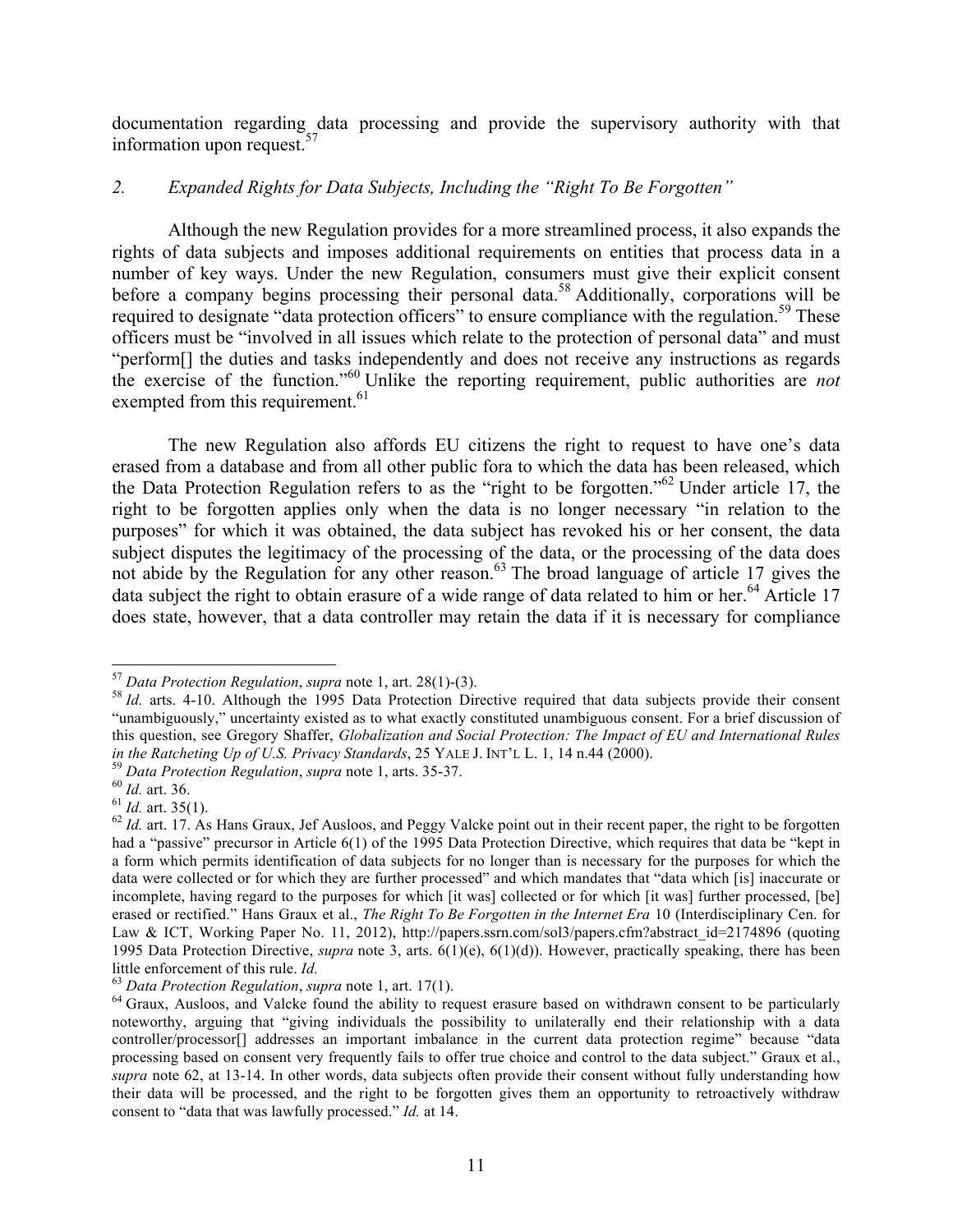with data retention laws.<sup>65</sup> This could allow EU Member States to require that certain information be retained for law enforcement purposes. However, data retention laws must "meet an objective of public interest, respect the essence of the right to the protection of personal data and be proportionate to the legitimate aim pursued."<sup>66</sup> It may be difficult for EU Member States to develop data retention laws that are broad enough to cover all information that may be relevant to an investigation, yet narrow enough to remain "proportionate."<sup>67</sup>

The Regulation remains in draft form, but if its final version is mostly consistent with the central provisions of the current draft, it will likely result in a more streamlined process for entities that process data inside and outside the EU. However, the expanded scope of data subjects' rights will likely mean that companies have less control over the data that they process and retain. The Regulation's impact on *private data collection* has implications for U.S. law enforcement, which often seeks to compel disclosure of data from private entities or relies on those entities to disclose information voluntarily—implications we discuss more fully in Part III below. First, however, we turn to the impact of the Regulations on *public data collection*—which is addressed in a separate Police and Criminal Justice Data Protection Directive.

#### **B. Police and Criminal Justice Data Protection Directive**

The new Data Protection Regulation does not apply to data maintained as part of law enforcement activities.<sup>68</sup> Such data is expressly exempt from the Regulation.<sup>69</sup> To address data privacy issues arising in the context of criminal investigations, the European Commission has instead proposed a Directive on Police and Criminal Justice Data Protection. <sup>70</sup> Because it is a Directive, rather than a Regulation, individual EU Member States will have significant flexibility in how they implement its requirements. Moreover, the Directive by its own terms gives a great deal of discretion to EU Member States and data controllers. Hence, the new proposed Directive is unlikely to have a major impact on data maintained by the law enforcement officials in EU Member States or the United States.

Similar to the General Data Protection Regulation, the Police and Criminal Justice Directive expands on the rights of data subjects and imposes additional requirements on data controllers when compared to the 1995 Data Protection Directive. Under both instruments, personal data must be processed lawfully and fairly and "collected for specified, explicit and legitimate purposes."<sup>71</sup> Both also limit the processing of sensitive categories of data, including personal data that reveals "race or ethnic origin."72 Additionally, under both instruments, data

<sup>&</sup>lt;sup>65</sup> Data Protection Regulation, supra note 1, art. 17(3)(d).<br><sup>66</sup> Id.<br><sup>67</sup> See discussion *infra* Section IV.C.<br><sup>68</sup> Data Protection Regulation, supra note 1, art. 2(2).<br><sup>69</sup> Id.<br><sup>70</sup> Criminal Justice Directive, supra no Directive apply to data that is processed "in the course of an activity which falls outside the scope of Union law, in particular concerning national security." *Data Protection Regulation*, *supra* note 1, art. 2(2)(a); *Criminal Justice*  Directive, supra note 2, art. 2(3)(a).<br>
<sup>71</sup> Criminal Justice Directive, supra note 2. art. 4(a)-(b); Data Protection Regulation, supra note 1, art. 5(a)-(b).<br>
<sup>72</sup> Criminal Justice Directive, supra note 2, art. 8; Data P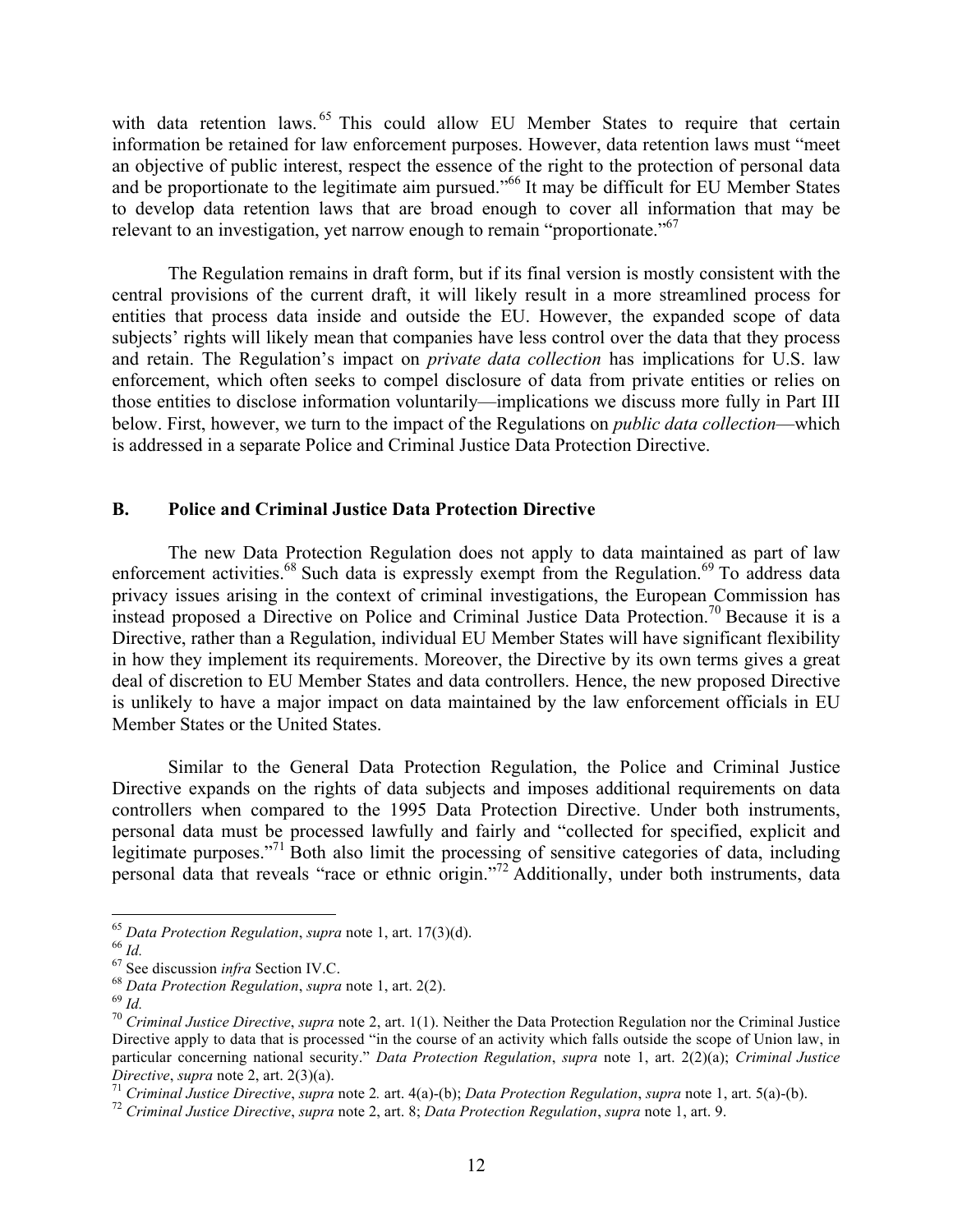subjects have the right to obtain the "rectification" of inaccurate or incomplete data relating to them, although the Criminal Justice Directive permits Member States to refuse to rectify data provided they furnish the data subject with a written refusal explaining why the request was denied.<sup>73</sup> Both instruments also require data controllers to inform the supervisory authority in the case of any breach of the data,  $74$  and to designate an individual as a "data protection officer."  $75$ 

However, the Directive includes important exceptions to the rights and duties set forth in the General Data Protection Regulation. These exceptions grant Member States a much larger degree of flexibility on how much information they are required to share with the data subject. According to article 11 of the Directive, "Member States may adopt legislative measures delaying, restricting or omitting the provision of the information to the data subject to the extent that, and as long as, such . . . restriction constitutes a necessary and proportionate measure in a democratic society . . . ."76 The Directive also outlines legitimate interests for which Member States may decline to inform the data subject, including "(a) to avoid [legal] obstruct [ion]  $\dots$ ; (b) to avoid prejudicing . . . [criminal] investigation and prosecution; (c) to protect public security; (d) to protect national security; [and] (e) to protect the rights and freedoms of others."<sup>77</sup> Article 13 applies a similar exemption to the right of data subjects to access data relating to them.78 Based on this exception, EU law enforcement officials would generally not be required to disclose the fact that they are processing data related to a suspect, which could potentially alert the data subject of the investigation. EU privacy advocates have criticized these provisions on the basis of these concerns. 79

Similarly, the Directive severely limits the "right to be forgotten." Article 16 declares that data subjects may obtain erasure of personal data, but only when the processing does not comply with article 4(a) to (e), article 7, and article 8.<sup>80</sup> Article 4 sets forth requirements for how data must be processed, including requirements that the data must be processed fairly, collected for a legitimate purpose, relevant, and accurate. <sup>81</sup> Article 7 describes what constitutes lawful processing for the purposes of the Directive.<sup>82</sup> Article 8 prohibits the processing of personal data revealing "race or ethnic origin, political opinions, religion or beliefs, trade-union membership" as well as "genetic data" and "data concerning health or sex life."83 Therefore, the right to be forgotten under the Directive only applies to data that law enforcement officials have obtained in violation of the other provisions of the Directive. Provided law enforcement officials stay within the bounds of articles 4, 7, and 8, they need not comply with a data subject's request for erasure. Moreover, article 16 grants Member States the ability to refuse erasure if "the personal data have

<sup>&</sup>lt;sup>73</sup> Criminal Justice Directive, supra note 2, art. 15; Data Protection Regulation, supra note 1, art. 16.<br><sup>74</sup> Criminal Justice Directive, supra note 2, art. 28; Data Protection Regulation, supra note 1, art. 31.<br><sup>75</sup> Cr

<sup>(</sup>Mar. 23, 2012), http://ec.europa.eu/justice/data-protection/article-29/documentation/opinionrecommendation/files/2012/wp191\_en.pdf.

<sup>80</sup> *Criminal Justice Directive, supra* note 2, art. 16. <sup>81</sup> *Id.* art. 4. <sup>82</sup> *Id.* art. 7. <sup>83</sup> *Id.* art. 8.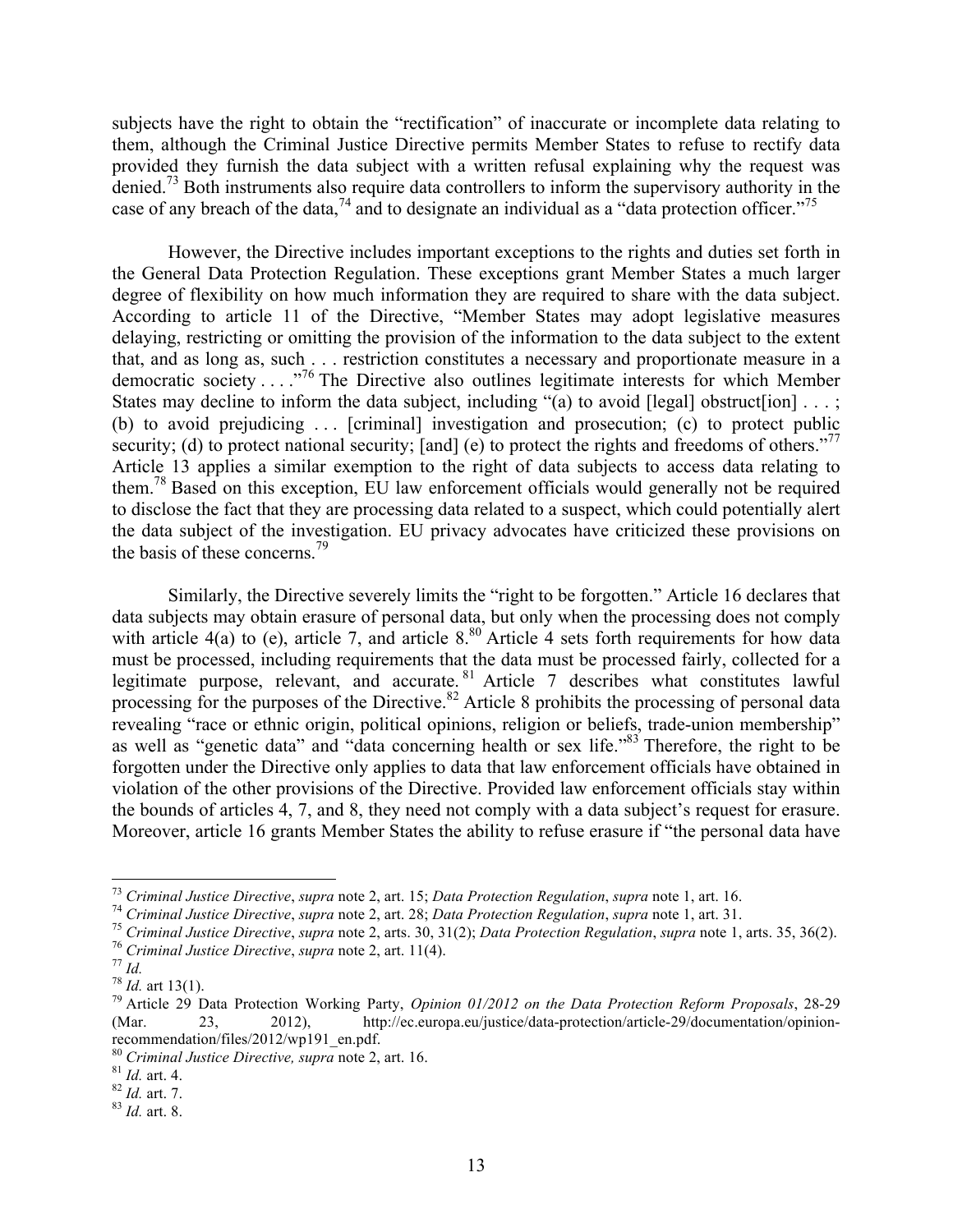to be maintained for purposes of proof."<sup>84</sup> Such an exemption seems quite permissive for EU law enforcement officials. Presumably, much of the data that law enforcement officials would be interested in obtaining would fall under this exemption.

Like the Regulation, the Directive places limitations on the transfer of data to non-EU Member States. However, the numerous exceptions to the transfer provision allow for a great deal of flexibility here as well. The Directive, like the Regulation, prohibits EU Member States from transferring data to non-EU Member States unless the Commission finds that the non-EU Member State "ensures an adequate level of [data] protection."<sup>85</sup> Yet even if the Commission fails to do so (or has yet to do so), a Member State may transfer data to the non-EU Member State if the two countries adopt a legally binding instrument setting forth "appropriate safeguards" regarding data protection.<sup>86</sup> Alternatively, the EU Member State can forego adopting a legal instrument if it "concludes that appropriate safeguards exist."<sup>87</sup> Finally, if the Member State chooses to do so, it can simply derogate from its obligations under the transfer provision if the transfer is "necessary" to achieve certain aims, including prevention, investigation, detection or prosecution of crime.<sup>88</sup> Derogation is also permitted if the transfer is "essential for the prevention of an immediate and serious threat to public security."<sup>89</sup>

Earlier drafts of the Directive imposed new, harsh restrictions on the transfer of data to states outside the EU, but those changes were altered in response to U.S. lobbying, according to some reports.<sup>90</sup> Some critics claim that the proposed rules on transferring data between states for purposes of criminal investigations and prosecutions are now virtually identical to the status quo.<sup>91</sup> Indeed, an anonymous EU official has been quoted as saying that "[e]xisting EU-U.S. deals will not be challenged by the new proposals.<sup>"92</sup> As the above discussion explains, the Police and Criminal Justice Directive largely preserves the status quo. The legislation's flexible language should address any concerns that EU and U.S. law enforcement may have with the expanded scope of individual rights and the additional requirements imposed on government data controllers under the new Criminal Justice Directive.

### **III. IMPLICATIONS FOR U.S. AND EU LAW ENFORCEMENT**

We now turn to examining the implications of the new legislation for U.S. and EU law enforcement. Generally, the language of the proposed legislation is sufficiently flexible that the impact on U.S. and EU law enforcement should be limited. We conclude that, due to the broad

<sup>&</sup>lt;sup>84</sup> *Id.* art. 16(3)(b).<br><sup>85</sup> *Id.* art. 34(1).<br><sup>86</sup> *Id.* art. 35(1).<br><sup>87</sup> *Id.* According to the Directive, "duly authorised staff" must make the determination that a non-EU Member State has appropriate safeguards and the Member State that is transferring the data must make documentation of the

transfer available to the supervisory authority if requested. *Id.* art. 35(2).<br><sup>88</sup> *Id.* art. 36.<br><sup>89</sup> *Id.* art 36(c).<br><sup>90</sup> *U.S. Lobbying Waters Down EU Data Protection Reform*, EURACTIV, Feb. 21, 2012,<br>http://www.e

<sup>&</sup>lt;sup>91</sup> EDRi Initial Comments on the Proposal for a Data Protection Regulation, EUROPEAN DIGITAL RTS. (Jan. 27, 2012), http://edri.org/CommentsDPR. <sup>92</sup> *U.S. Lobbying Waters Down EU Data Protection Reform*, *supra* note 90..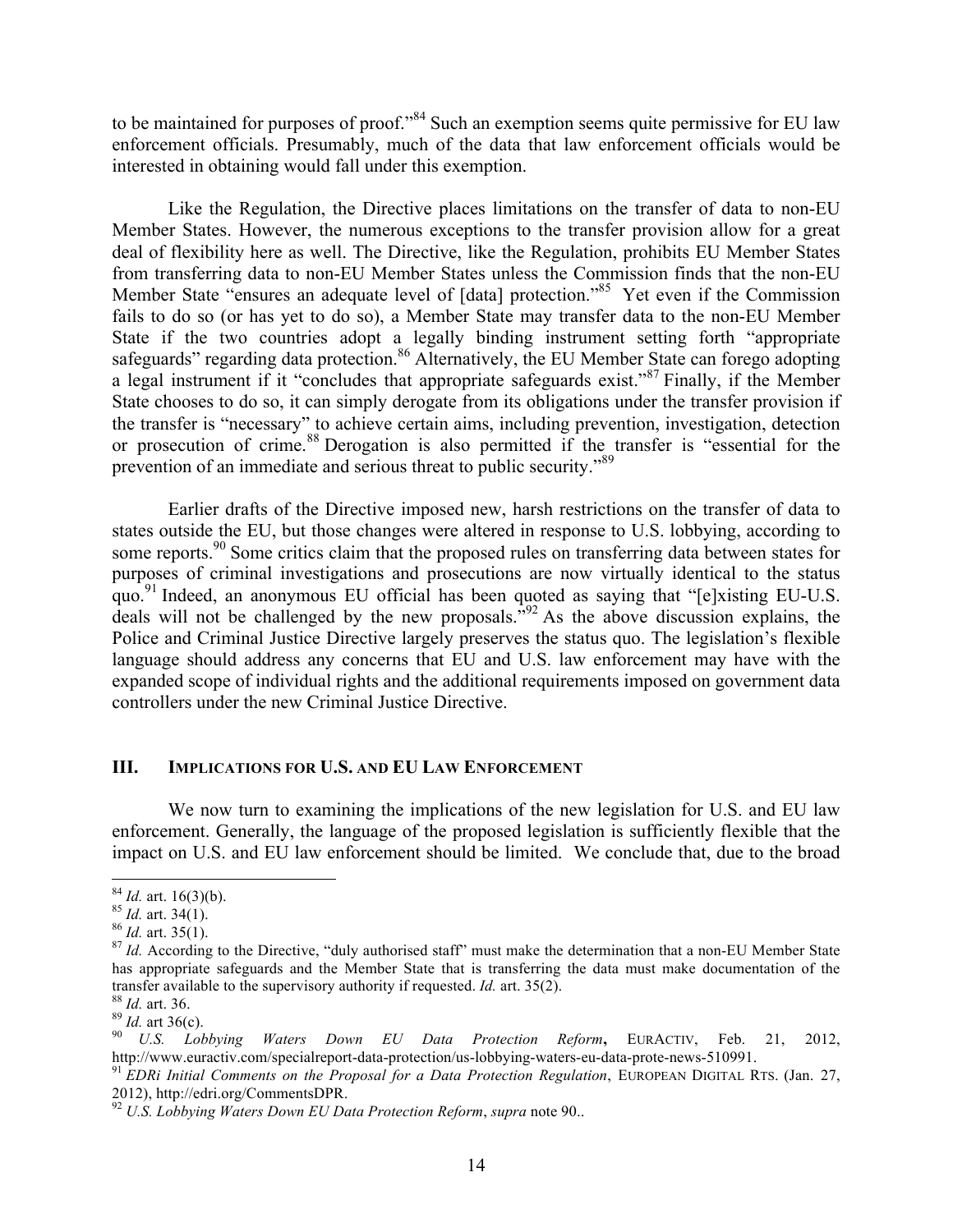language written into the Police and Criminal Justice Directive, the new legislation should not affect EU-U.S. law enforcement cooperation under the EU-U.S. Mutual Legal Assistance Treaty. However, we recognize that much of the language in the proposed Data Protection Regulation and Criminal Justice Directive is somewhat ambiguous; we, therefore, cannot predict how the new legislation will be implemented. That being said, our research suggests that law enforcement efforts could be impacted in the following two ways: first, if private entities are compelled under the new Data Protection Regulation to provide the U.S. government with data related to EU citizens, they may be required to inform the data subjects of the disclosure—which could, in turn, affect law enforcement efforts; and second, the "right to be forgotten" could lead to data being erased that is relevant to law enforcement operations of the United States and of EU Member States.

### **A. The EU-U.S. Mutual Legal Assistance Treaty (MLAT) Will Not Be Affected by the Draft Regulation and Directive**

### *1. Overview of the EU-U.S. MLAT*

The 2003 EU-U.S. MLAT was intended to "formalize and strengthen the institutional framework for law enforcement relations between the United States and the European Union."<sup>93</sup> The treaty modernized existing bilateral mutual legal assistance agreements and served as a model for the creation of agreements with EU Member States.<sup>94</sup> Upon the treaty's transmission to the Senate for advice and consent in 2006, President Bush also submitted bilateral implementing instruments with all twenty-five EU Member States.<sup>95</sup> The MLAT contains a range of provisions that are meant to enhance legal cooperation between the U.S. and EU Member States. For example, it sets forth procedures for identifying bank information for natural or legal persons suspected of or charged with a criminal offense (art. 4), for establishing and operating joint investigative teams (art. 5), and for using videoconferencing technology to take and transmit witness testimony (art.  $6$ ).<sup>96</sup>

Notably, the EU-U.S. MLAT also sets forth limitations on the use of information "to protect personal and other data."<sup>97</sup> However, these limitations are extremely narrow. According to article 9(1), a State that is requesting information "may use any evidence or information obtained from the requested State" for "criminal investigations and proceedings," for "preventing an immediate and serious threat" to public security, or for "non-criminal judicial or administrative proceedings directly related to" the previously referenced criminal matters.<sup>98</sup>

<sup>&</sup>lt;sup>93</sup> Letter from the President Transmitting the EU-U.S. Mutual Legal Assistance Agreement, Sept. 28, 2006, S. Treaty Doc. No. 109-13 (2006).

<sup>&</sup>lt;sup>94</sup> Letter from the Secretary of State Submitting the EU-U.S. Mutual Legal Assistance Agreement, Aug. 3, 2006, S. Treaty Doc. No. 109-13, at V (2006).<br><sup>95</sup> *Id.* Although the EU-U.S. MLAT served as a model for the bilateral agreements with individual EU Member

States, there are a small number of differences between the treaties. For a detailed discussion of how the bilateral treaties differ from the framework agreement, see *id.* at XVII-XXXVII.<br><sup>96</sup> Agreement on Mutual Legal Assistance Between the United States of America and the European Union arts. 4-6,

Aug. 3, 2006, S. Treaty Doc. No. 109-13 (2006) [hereinafter EU-U.S. MLAT].<br><sup>97</sup> *Id.* art. 9.<br><sup>98</sup> *Id.* art. 9(1)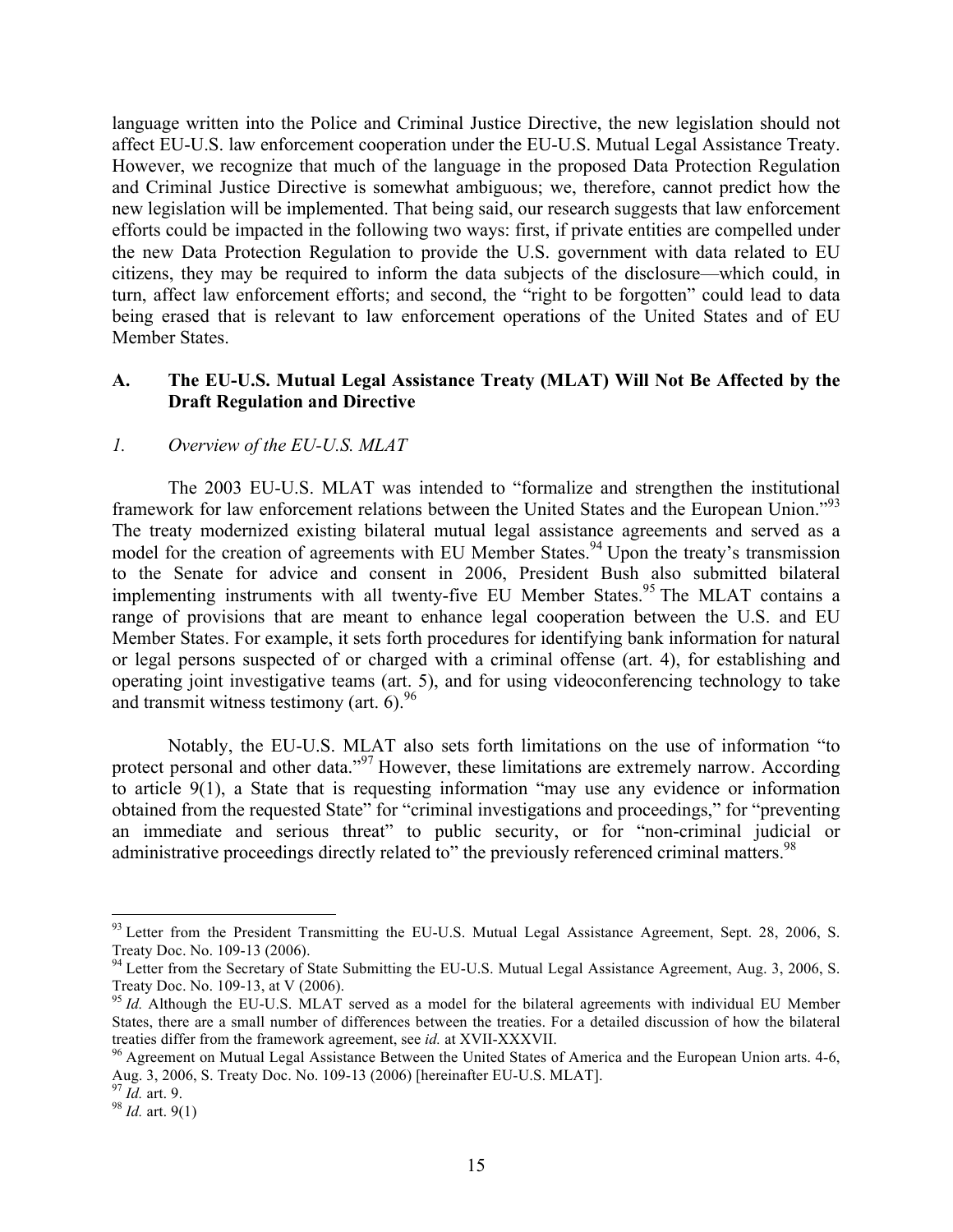According to article 9(1), a requesting State may use the requested information "for *any other purpose*" if the information has been made public as a result of the proceedings for which they were obtained or if the "requested State" (the State from which the information is requested) provides prior consent.<sup>99</sup> In other words, if the requested information is made public as part of the proceeding for which it was originally requested, the requesting State can use the information for a different criminal or non-criminal case. This formulation was "broader . . . than in preexisting MLATs that require the consent from the requested State if the evidence or information is to be used for an investigation or proceeding different from that set forth in the request."<sup>100</sup> A requesting State would be limited in its use of a particular piece of information only if it could not find a way to make the information public in a proceeding (e.g*.*, it is inadmissible under the applicable rules of evidence) or if it fails to obtain the consent of the requested State.

Article 9 goes on to state that "[g]eneric restrictions with respect to the legal standards of the requesting State for processing personal data may not be imposed by the requested State as a condition  $\ldots$  to provide evidence or information.<sup> $101$ </sup> Further demonstrating the preference for uninhibited information sharing, the MLAT allows States to "apply the use limitation provisions" of their other bilateral agreements, provided those provisions "result in *less* restriction on the use of information and evidence" than article 9 of the EU-U.S. MLAT imposes.<sup>102</sup> According to the State Department's analysis of the MLAT, this provision applied to bilateral MLATs "in which there is no use limitation unless specifically invoked by the requested State. In such cases, the requested State remains free to impose no limitation."<sup>103</sup> As we explain in the next Section, the proposed EU Data Protection legislation does contain provisions that limit data transfers, but in practice they would not be more restrictive than those limitations already imposed by the 2003 MLAT. Unfortunately, as we will discuss below, transfers would likely occur under the Criminal Justice Directive on a case-by-case basis. This may delay law enforcement investigations that require data transfers.

## *2. The EU Criminal Justice Directive Contains Flexible Language on Data Transfers that Would Not Conflict with the MLAT*

Based on the flexible language contained in the final version, the draft Criminal Justice Directive's provisions on data transfers should not conflict with the information sharing framework established by the EU-U.S. MLAT. The Criminal Justice Directive ostensibly prohibits data transfers when the Commission has failed to find the requesting State "ensures an adequate level of protection."<sup>104</sup> But it allows the transfer to take place without a formal finding by the Commission if "the controller or processor has assessed all the circumstances surrounding the transfer of personal data and concludes that appropriate safeguards exist with respect to the protection of personal data."<sup>105</sup> A U.S. law enforcement official would likely have an easier time convincing an individual controller, rather than the entire European Commission, as to the

<sup>&</sup>lt;sup>99</sup> *Id.* art. 9(1)(d)-(e) (emphasis added).<br><sup>100</sup> Letter from the Secretary of State, *supra* note 94, at XV.<br><sup>101</sup> EU-U.S. MLAT, *supra* note 96, art. 9(2)(b).<br><sup>102</sup> *Id.* art. 9(4).<br><sup>103</sup> Letter from the Secretary of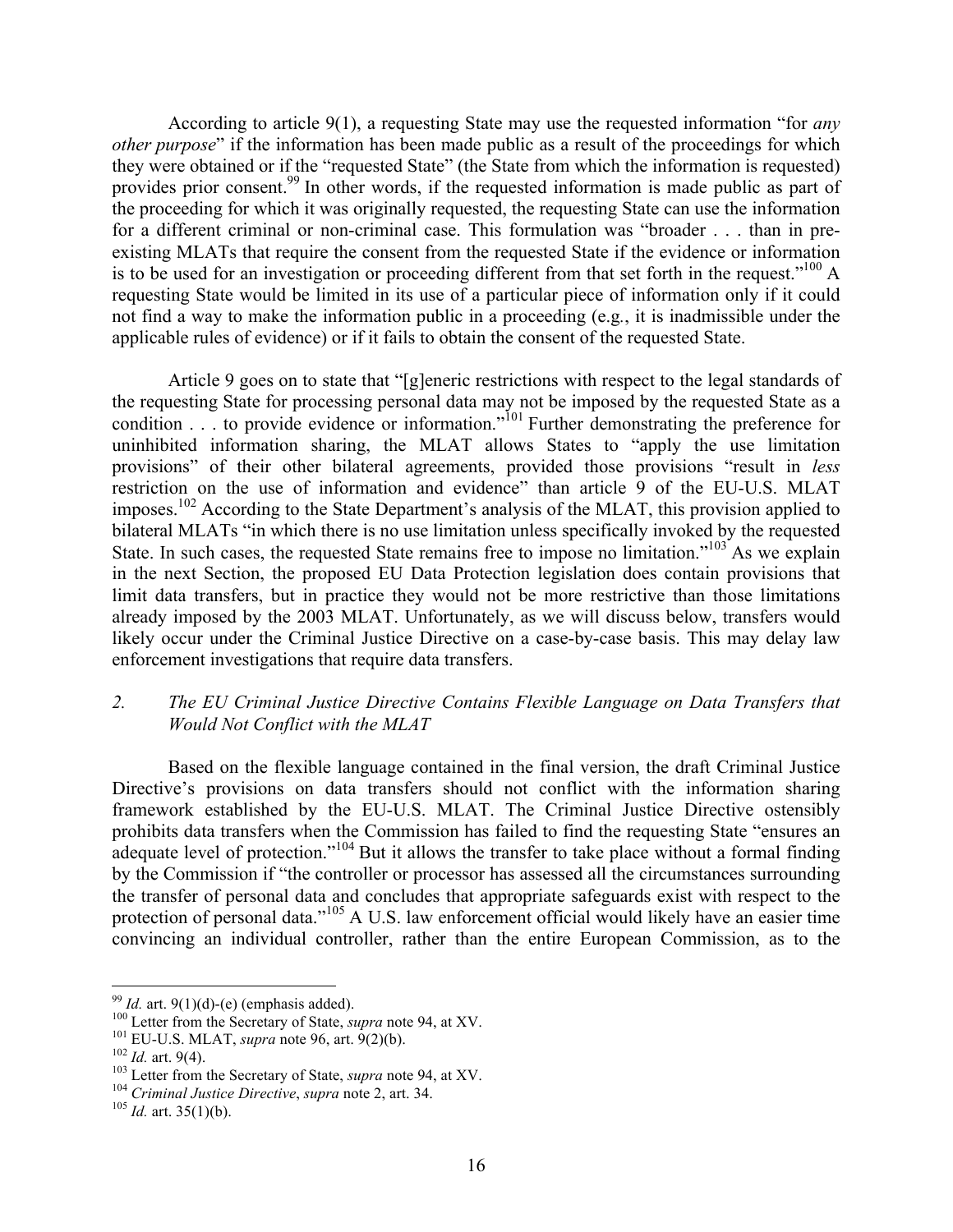adequacy of the existing safeguards—particularly if that controller is the U.S. law enforcement official's European law enforcement counterpart.

Even if the United States is unable to convince a controller or processor that its safeguards are appropriate, an EU Member State may derogate from the adequacy requirement for a number of reasons, including because

the transfer is necessary in individual cases for the purposes of prevention, investigation, detection or prosecution of criminal offences or the execution of criminal penalties; or . . . the transfer is necessary in individual cases for the establishment, exercise, or defence of legal claims relating to the prevention, investigation, detection or prosecution of a specific criminal offence or the execution of a specific criminal penalty.<sup>106</sup>

These exceptions would likely include information requests connected to any form of law enforcement activity.

There is an important caveat, however. The Criminal Justice Directive's language suggests that these exceptions must be exercised on a case-by-case basis, which could potentially lead to delays in otherwise fast-paced law enforcement operations. It is impossible to predict how the Directive will be implemented, and it could be that this obstacle is relatively minor in practice. If this process results in significant delays, it may be preferable for the United States Government or particular law enforcement entities to obtain a decision by the European Commission, pursuant to article 34 of the Directive, that U.S. data protection policies are adequate.<sup>107</sup>

## **B. The Proposed General Data Protection Regulation Would Require Data Controllers To Notify Data Subjects When the Controller Discloses their Data to the U.S. Government**

While we suspect that the Police and Criminal Justice Data Protection Directive will have a limited impact on the information sharing arrangement established by the EU-U.S. MLAT, it is possible that it will affect the ability of U.S. law enforcement officials to access information that is currently controlled by third parties, including in particular private corporations.

The new Regulations are designed to apply to any company that offers goods or services or monitors the behavior of EU citizens, even when those companies are based outside the EU. 108 Compliance with this provision would even be interpreted to require that these non-EU companies establish a designated representative to the EU, provided certain exceptions do not apply.<sup>109</sup> And it would require non-EU companies to abide by the Regulation's numerous consumer protection rights, including the right to be forgotten.

<sup>&</sup>lt;sup>106</sup> *Id.* art. 36(d)-(e).<br><sup>107</sup> In 2007, the United States negotiated an adequacy agreement with the EU that allows the sharing of air passenger name records, suggesting that the Commission is willing to cooperate with the United States on national security and law enforcement efforts. *See* Agreement Between the European Union and the United States of America on the Processing and Transfer of Passenger Name Record (PNR) Data by Air Carriers to the United States Department of Homeland Security, July 23-26, 2007, 2007 O.J. (L 204) 18.

<sup>&</sup>lt;sup>108</sup> Data Protection Regulation, *supra* note 1, art. 3(2). <sup>109</sup> *Id.* art. 25.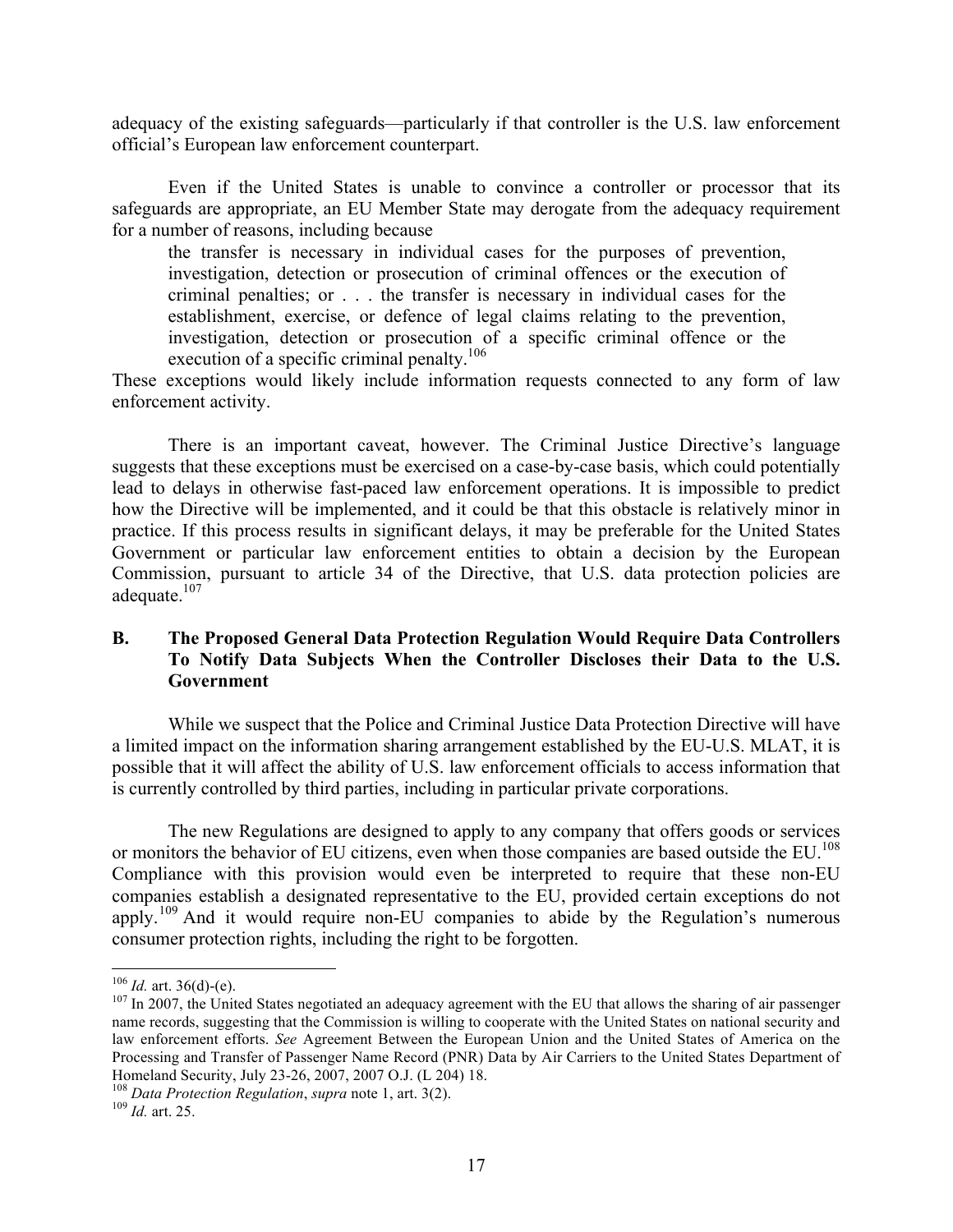Any corporation that does not abide by the Regulation could be sued in the court that has jurisdiction over the EU resident lodging the complaint.<sup>110</sup> These corporations could also be subject to additional administrative sanctions and penalties.<sup>111</sup> Failing to comply with the right to be forgotten, for example, carries a fine of up to  $\epsilon$ 500,000 or 1% of the company's annual turnover. $112$ 

The Regulation will thus force many U.S. companies that process data on EU citizens to abide by the EU regulations or risk paying large fines and/or dealing with frequent lawsuits. The Regulation strictly controls corporations' ability to share data without first gaining approval from EU regulators or consent from the individual whose data is being shared.<sup>113</sup> It also requires data controllers to notify data subjects that their information has been transferred and processed.<sup>114</sup> This is certain to affect aspects of U.S. criminal investigations. To clarify the implications, we first provide an overview of U.S. law enforcement tools for obtaining personal data from third parties before examining how these tools will likely be affected by the proposed Regulations.

## *1. Background on U.S. Law Enforcement Tools for Obtaining Personal Data from Third Parties*

U.S. law enforcement officials have a range of tools at their disposal to access the type of data that is covered by the EU General Data Protection Regulations. These tools include general search and seizure procedures—limited by the Fourth Amendment of the U.S. Constitution applied to computers and other forms of electronic equipment, governmental requests for information pursuant to the Electronic Communications Privacy Act, and the procedure for issuing National Security Letters under the Patriot Act.

The Fourth Amendment limits the ability of U.S. law enforcement agents to search for and seize evidence.<sup>115</sup> Generally, a government actor must obtain a warrant to access information on an individual's computer or electronic device when the individual enjoys a reasonable expectation of privacy in the electronic information. Courts have sometimes analogized a computer to a suitcase, footlocker, or briefcase, holding that the owner of a computer has a reasonable expectation of privacy in the contents of a computer.<sup>116</sup> However, individuals may lose that expectation of privacy when a third party controls their electronic information.<sup>117</sup> Some

<sup>&</sup>lt;sup>110</sup> *Id.* art. 75.<br>
<sup>111</sup> *Id.* arts. 78-79.<br>
<sup>112</sup> *Id.* art. 79(5).<br>
<sup>113</sup> *Id.* arts. 41, 42, 44(1)(a).<br>
<sup>114</sup> *Id.* art. 14(1).<br>
<sup>114</sup> *Id.* art. 14(1).<br>
<sup>115</sup> U.S. CONST. amend. IV.<br>
<sup>116</sup> U.S. DEP'T OF JUSTICE, SE CRIMINAL INVESTIGATIONS 3 (2009), http://www.justice.gov/criminal/cybercrime/docs/ssmanual2009.pdf (citing United States v. Heckenkamp, 482 F.3d 1142, 1146 (9th Cir. 2007) (finding a reasonable expectation of privacy in a personal computer); United States v. Buckner, 473 F.3d 551, 554 n.2 (4th Cir. 2007) (same); United States v. Lifshitz, 369 F.3d 173, 190 (2d Cir. 2004) ("Individuals generally possess a reasonable expectation of privacy in their home computers.")).

<sup>&</sup>lt;sup>117</sup> See United States v. King, 55 F.3d 1193, 1196 (6th Cir. 1995) (finding that the sender's expectation of privacy in a letter "terminates upon delivery").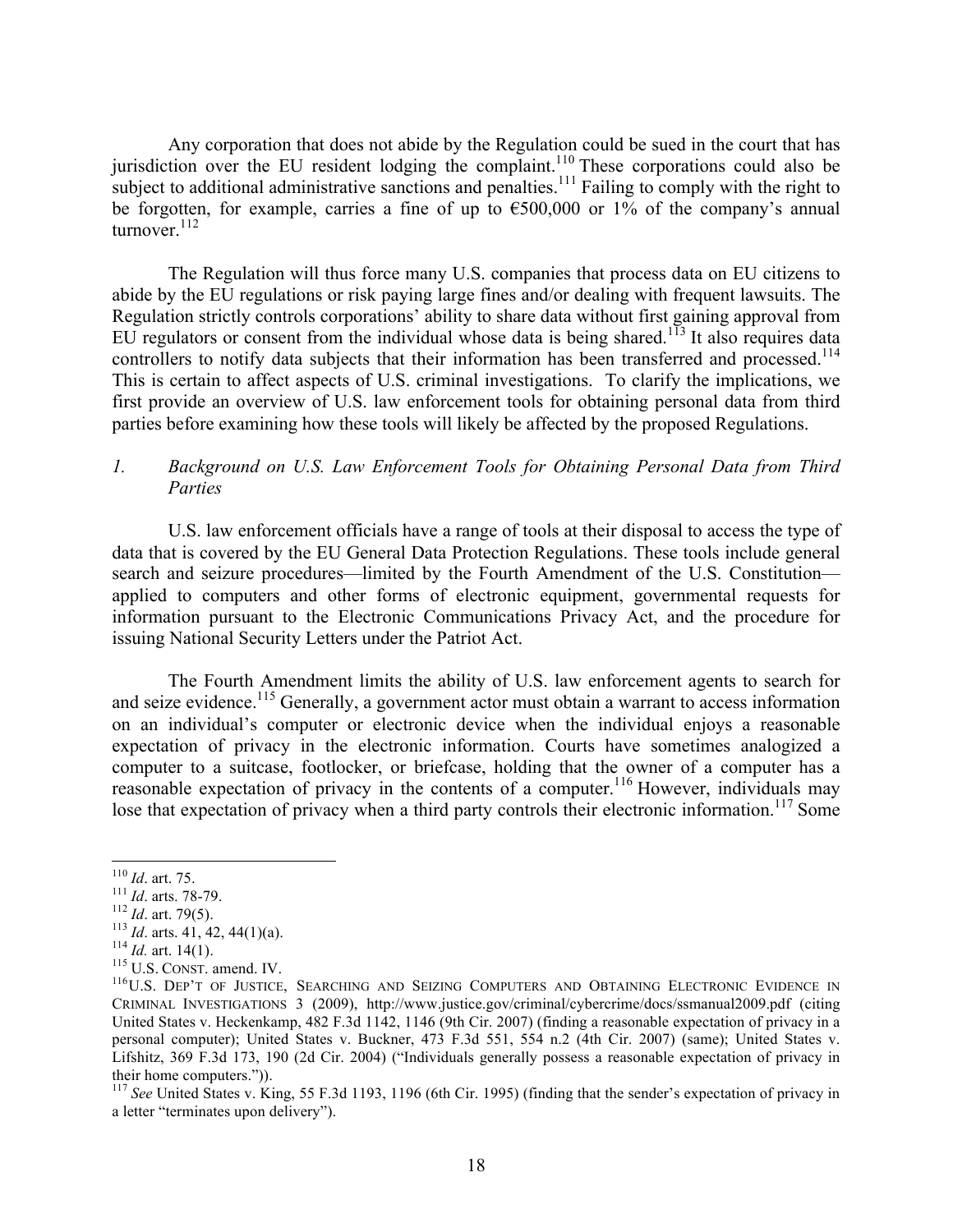courts have held that this logic applies to email communications as well.<sup>118</sup> Whether an individual retains a reasonable expectation of privacy in data sent to a third party depends in part on the degree to which the data subject expects to retain control over the data.<sup>119</sup> This is particularly relevant for the storage of data on electronic servers when the owner of the data does not intend to share the information with anyone.

The Electronic Communications Privacy Act (ECPA) established "Fourth Amendmentlike" privacy protections for electronic communications.<sup>120</sup> The Act governs when such information can be requested by government actors or voluntarily disclosed by private parties. According to 18 U.S.C. § 2703, the government can compel companies to disclose information related to Internet users, provided the government takes certain steps, such as obtaining a search warrant, a subpoena, or a court order offering "specific and articulable facts showing that there are reasonable grounds to believe" the information is "relevant and material to an ongoing criminal investigation."121 However, if the government chooses to use a subpoena or court order, it must provide "prior notice . . . to the subscriber or customer."<sup>122</sup>

The ECPA also regulates voluntary disclosure of information by private entities. Noncontent information can be freely disclosed to nongovernment entities.<sup> $123$ </sup> For example, private entities often disclose non-content information to other private corporations for marketing purposes.124 Content information may also be voluntarily disclosed under a limited number of circumstances, including if it is disclosed to the intended recipient, if disclosure is authorized by law, if disclosure is consented to by the originator or recipient, and if it relates to child exploitation (and in that case only to the National Center for Missing and Exploited Children).<sup>125</sup> Content information may also be disclosed to the government if it relates to an emergency involving danger of death or serious physical injury.<sup>126</sup>

<sup>&</sup>lt;sup>118</sup> *See, e.g.*, Guest v. Leis, 255 F.3d 325, 333 (6th Cir. 2001).<br><sup>119</sup> *See, e.g.*, United States v. James, 353 F.3d 606, 614 (8th Cir. 2003) (finding that the defendant retained a reasonable expectation of privacy in a sealed envelope containing computer disks that he had left with a friend for storage).

<sup>120</sup> Orin S. Kerr, *A User's Guide to the Stored Communications Act, and a Legislator's Guide to Amending It*, 72<br>GEO. WASH. L. REV. 1208, 1212 (2004).

<sup>&</sup>lt;sup>121</sup> 18 U.S.C. §§ 2703(b)-(1)(B)(ii), 2703(d) (2006).<br><sup>122</sup> *Id.* § 2703(b)(1)(B).<br><sup>122</sup> *Id.* § 2703(b)(1)(B).<br><sup>123</sup> *Id.* § 2702(c)(6). The distinction between content and non-content information may seem obvious—for e the body of an email is clearly content information, while the time that the email was sent is non-content information—but disagreement exists about the boundary between the two types of information. While the email address to which an email is sent may not sound like content information, if it belongs to a mailing list of known political dissidents, it could invite an inference that the sender somehow endorses the dissidents' views or identifies with their cause. For a sample of the debate in the literature, see Daniel J. Solove, *Reconstructing Electronic Surveillance Law*, 72 GEO. WASH. L. REV. 1264, 1287-1288 (2004) (arguing that the distinction between content and non-content information "is not always clear"); and Orin S. Kerr, *Applying the Fourth Amendment to the Internet: A General Approach*, 62 STAN. L. REV. 1005, 1034-1037 (2010) (acknowledging that distinguishing between content and non-content information will lead to "difficult cases," but arguing that "the existence of difficult cases does not provide a reason that . . . the distinction should not be drawn").<br><sup>124</sup> Kerr, *supra* note 120, at 1220.<br><sup>125</sup> *See* 18 U.S.C. § 2702(b).<br><sup>126</sup> *See id.*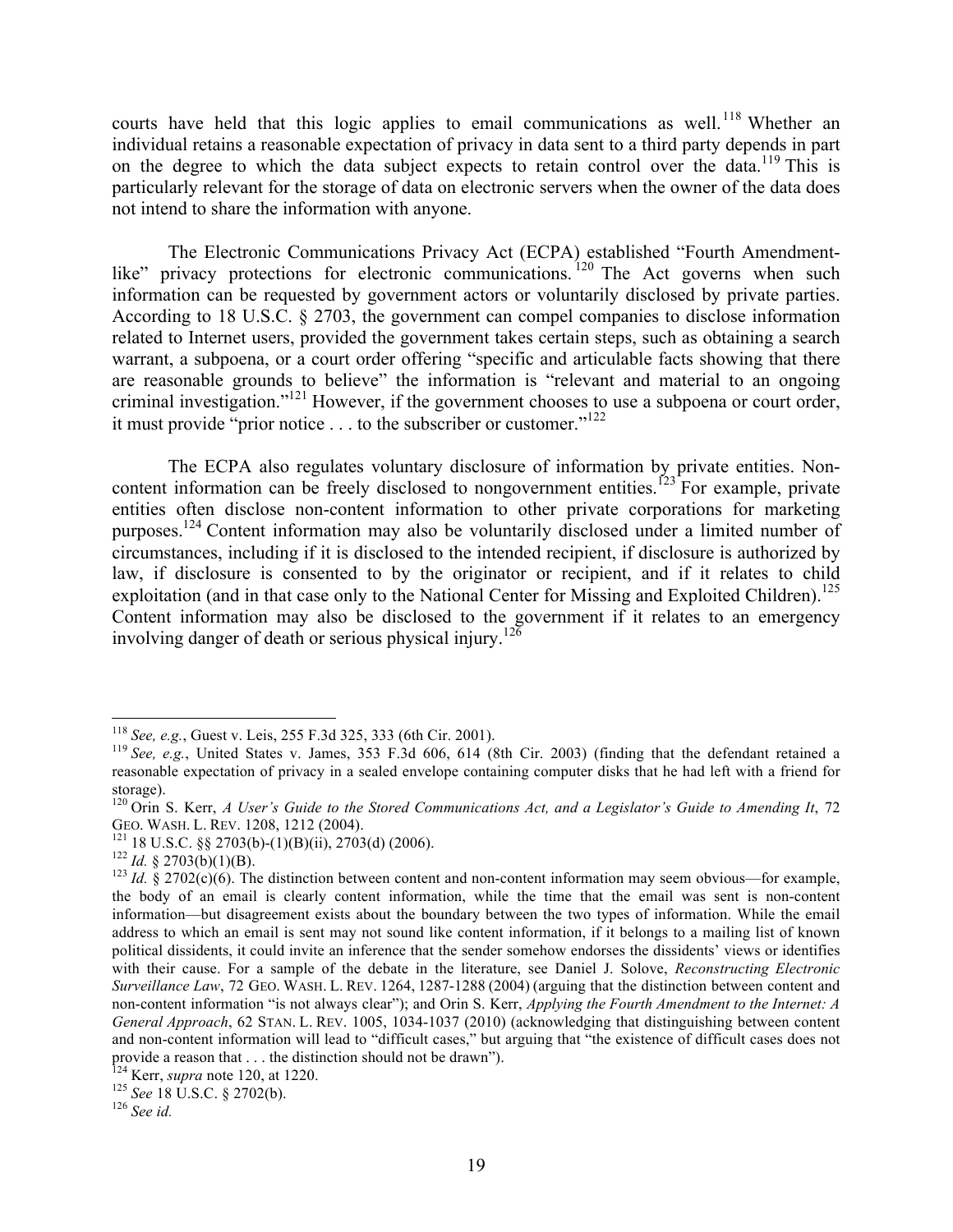Finally, the Patriot Act amended the ECPA and several other federal statutes, expanding the authority of law enforcement officials to issue National Security Letters (NSLs) seeking general "non-content" information from companies on online transactions, phone numbers dialed, email addresses emailed (but not the actual text of emails or recording of phone calls), and the like.<sup>127</sup> These records are gathered in order to find trends that point to illegal behavior (terrorism, fraud, organized crime). The FBI may use NSLs without first receiving a warrant from a judge, and it may also obtain a gag order that prevents companies from disclosing to consumers that their data has been shared. It is here that the current law enforcement practice is likely to conflict with the new EU regulations.  $^{128}$ 

### *2. The Proposed General Data Protection Regulation May Require Data Controllers to Inform EU Citizens when Their Data is Disclosed to U.S. Law Enforcement*

The General Data Protection Regulation requires data controllers to notify data subjects of the "recipients of the[ir] personal data" and "that the controller intends to transfer [his or her data] to a third country."<sup>129</sup> Under the statutory framework established by the ECPA and the Patriot Act, law enforcement authorities can rely on gag orders to conduct investigations without alerting the data subject. Theoretically, this could put a private entity in a difficult situation in which it must choose between violating a U.S. court authorized gag order or violating the EU Data Protection Regulation and receiving a hefty fine. Currently, the General Data Protection Regulation and the Police and Criminal Justice Data Protection Directive provide no guidance on how to resolve this conflict.<sup>130</sup>

However, this conflict may actually have less of an impact on U.S. law enforcement than one would initially think. First, under the proposed Data Protection legislation, the requirement to inform data subjects would not apply to non-EU residents.<sup>131</sup> Moreover, U.S. law enforcement officials could attempt to obtain the information from their EU counterparts under the MLAT. Under the Criminal Justice Directive, Member States may adopt legislative measures that allow law enforcement officials to delay, restrict, or omit the information that they would otherwise

<sup>&</sup>lt;sup>127</sup> See National Security Letters, ELEC. PRIVACY INFO. CTR., http://epic.org/privacy/nsl/ (last visited Dec. 1, 2012).<br><sup>128</sup> See Andrew Charlesworth, *Europe's New Data Protection Laws Will Cause Conflict with the US, W* 

*Experts***,** COMPUTING.CO.UK (Mar. 13, 2012), http://www.computing.co.uk/ctg/news/2162386

<sup>/</sup>europe-s-protection-laws-cause-conflict-warn-legal-experts. For a description of NSLs generally, see *National* 

<sup>&</sup>lt;sup>130</sup> Some industry observers have suggested that companies will likely follow the requirements of their home jurisdiction, meaning that U.S. companies that process data of EU citizens would likely comply with a request under the PATRIOT Act, even if doing so results in a violation of EU data protection laws. *See* Patrick Baillie, *Can European Firms Legally Use U.S. Clouds to Store Data?*, FORBES.COM (Jan. 2, 2012, 6:05 PM), http://www.forbes.com/sites/ciocentral/2012/01/02/can-european-firms-legally-use-u-s-clouds-to-store-data/. In 2011, Microsoft indicated that, pursuant to a general policy decision that predated the Regulation, it would comply with requests by U.S. law enforcement under the PATRIOT Act, even if the relevant data is stored in EU based datacenters. Zack Whittaker, *Microsoft Admits Patriot Act can Access EU-based Cloud Data*, ZDNET (June 28, 2011), http://www.zdnet.com/blog/

igeneration/microsoft-admits-patriot-act-can-access-eu-based-cloud-data/11225. Gordon Frazer, managing director of Microsoft UK, suggested that "customers would be informed [of data transfers] whenever possible," but he said that Microsoft could guarantee that customers would be informed if they received a gag order or injunction: "Microsoft cannot provide those guarantees. Neither can any other company." *Id.* <sup>131</sup> *See Data Protection Regulation*, *supra* note 1, art. 3(2).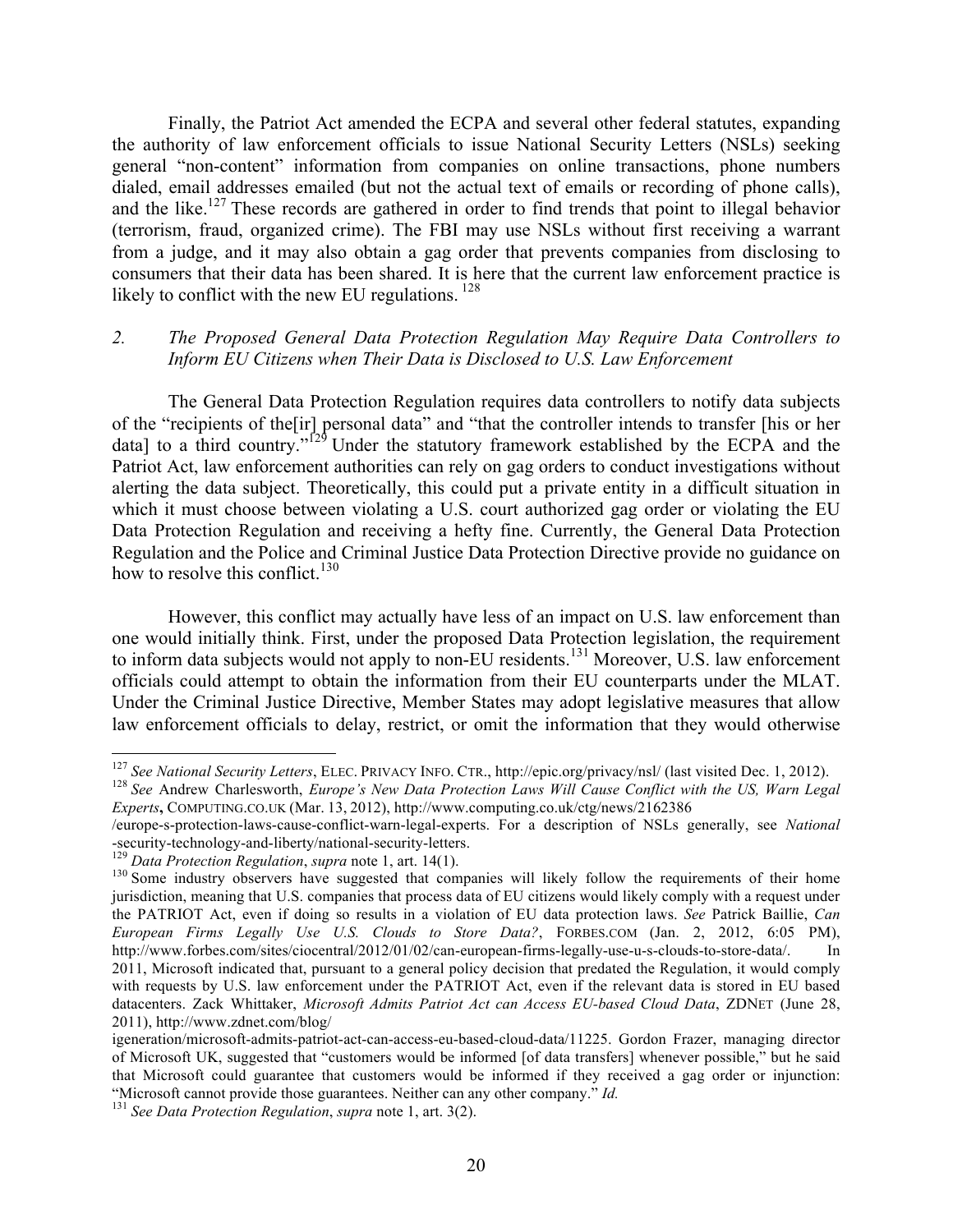provide to EU residents when their data is collected.<sup>132</sup> Therefore if U.S. law enforcement officials wanted to obtain data related to, for example, an Irish resident without alerting him or her of the investigation, they could request the information from an Irish law enforcement agency, which, under Irish law, can obtain information without informing the data subject.<sup>133</sup>

## **C. The "Right To Be Forgotten" Could Lead to the Erasure of Data That Would Otherwise be Relevant to Law Enforcement Officials**

The existence of the "right to be forgotten" also means that the records held by most companies could be erased at the request of consumers. This could potentially impact the ability of law enforcement agencies to derive useful information from these companies over the course of an investigation. However, the right to be forgotten cannot be exercised when EU or Member State law requires the retention of the relevant data.<sup>134</sup> The impact of the right to be forgotten on EU and U.S. law enforcement efforts will therefore be limited.

According to Article 17 of the General Data Protection Regulation, the right to be forgotten entitles consumers to demand that the company erase any and all personal data related to them, and requires that companies comply "without delay."<sup>135</sup> Data subjects can exercise this right if the data is "no longer necessary in relation to the [original] purposes;" if "the data subject withdraws consent . . . or when the storage period consented to has expired;" if the data subject objects to the processing of his or her data as unlawful or improper; or if the processing of the data conflicts with the Data Protection Regulation for any other reason.136 This broad language would permit an individual to simply withdraw his or her consent and then exercise the right to be forgotten. The Regulation even requires that companies "take all reasonable steps" to arrange that third parties, to whom the data has been made public, also erase the data.<sup>137</sup>

However, there is reason to believe that the impact of this right on EU and U.S. law enforcement efforts would be more limited than one might initially expect. As a preliminary matter, the right to be forgotten, while worded broadly under the General Data Protection Regulation, is narrowly tailored under the Criminal Justice Directive. Under the Criminal Justice Directive, the right to erasure only applies when the relevant data was processed in a way that conflicts with the substantive requirements of the Directive.<sup>138</sup> Even if data was improperly processed, a data controller may "mark" the data, rather than erase it, if the data is required for

 <sup>132</sup> *See Criminal Justice Directive*, *supra* note 2, art. 11(4). A number of EU Member States have adopted legislation that limits notification requirements for law enforcement or national security related disclosures. *See, e.g.*, Data Protection Act (Act No. 25/1988, amended 2012) 1998, c. 29, § 8 (Ir.) (exempting data processing that is "required for the purpose of safeguarding the security of the State . . . . [or] required for the purpose of preventing, detecting or investigating offences").<br> $^{133}$  See Id.

<sup>&</sup>lt;sup>134</sup> Data Protection Regulation, supra note 1, art. 17(3)(d).<br><sup>135</sup> Id. art. 17(3).<br><sup>136</sup> Id. art 17(1).<br><sup>136</sup> Id. art 17(1).<br><sup>136</sup> Id. art. 17(2). This provision has been especially controversial because it would seem t free speech in certain contexts. *See* Jeffrey Rosen, *The Right To Be Forgotten*, 64 STAN. L. REV. ONLINE 88, 90-92 (2012).

<sup>138</sup> *Criminal Justice Directive*, *supra* note 2, art. 16(1).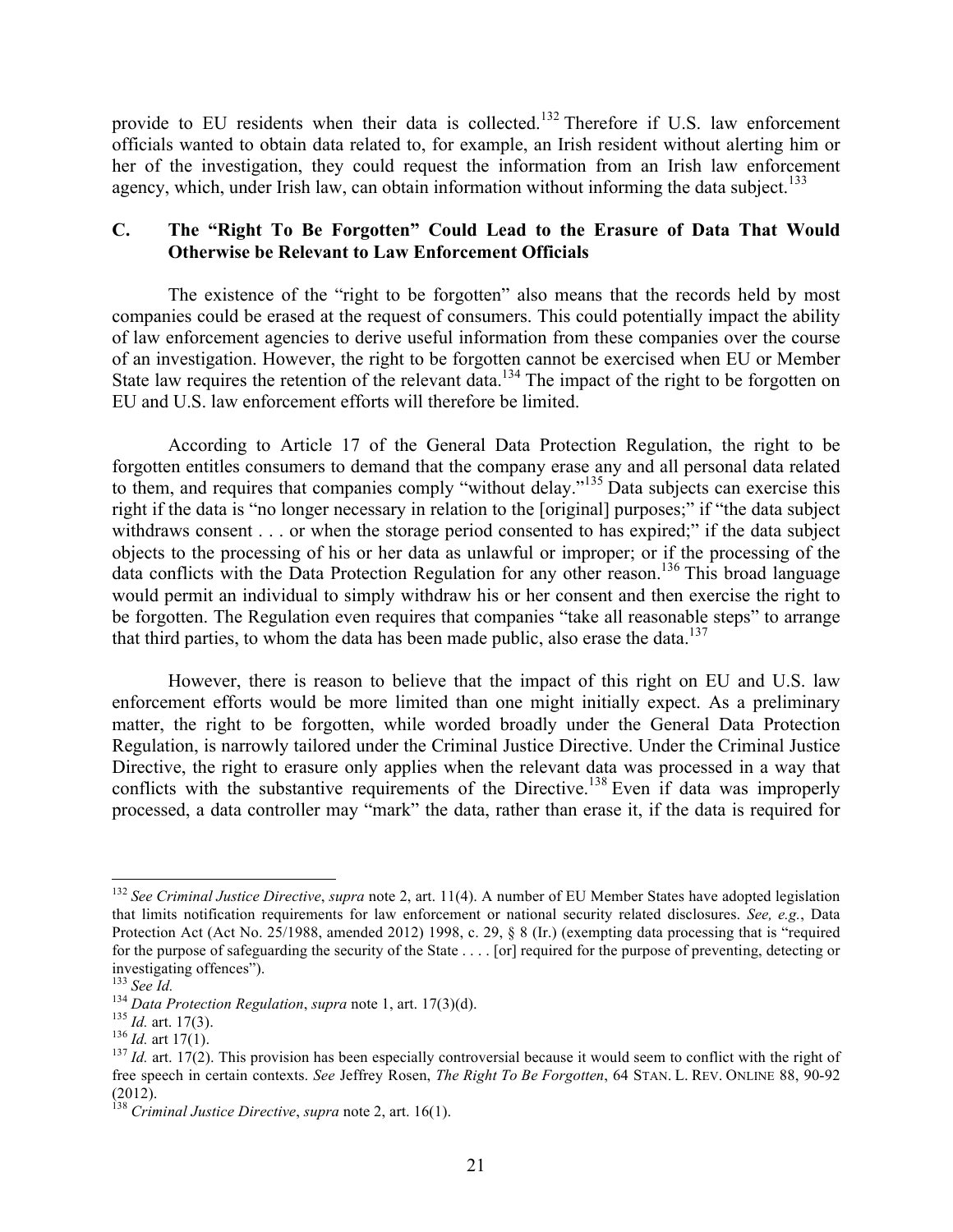purposes of proof.139 Consequently, once an EU citizen's data is under the control of EU or U.S. law enforcement officials, it would fall under the narrower right to erasure found in the Criminal Justice Directive, and would thus be more difficult to erase than it would while under the control of a private entity.

Moreover, even if the data *is* under the control of private parties rather than law enforcement, the right to be forgotten would still be limited by EU and Member State data retention laws. The Regulation stipulates that individual EU states, or the Union as a whole, may restrict the right to be forgotten (and other rights enumerated in the Regulation) in the name of "public security" or "the prevention, investigation, detection and prosecution of criminal offences."140 The EU did just that when it adopted Directive 2006/24/EC on the retention of Data (Data Retention Directive). The Directive, which applies to "traffic and location data . . . and to the related data necessary to identify the subscriber or registered user,<sup> $141$ </sup> was adopted in 2006 following major terrorist attacks in Madrid in 2004 and in London in 2005.<sup>142</sup> EU Member States were required to pass implementing legislation by September 15, 2007 with the option of postponing application of the Directive to Internet communications until March 15, 2009.<sup>143</sup> Since the Directive was adopted, a number of EU Member States have transposed the instrument into their domestic law, including Austria, Bulgaria, Denmark, Estonia, France, Ireland, Italy, Latvia, Liechtenstein, Malta, the Netherlands, Poland, Portugal, Slovakia, Slovenia, Spain, Norway, and the United Kingdom.<sup>144</sup> The Directive states that these national laws must require data to be retained from anywhere between six months and two years.<sup>145</sup> For example, Ireland's Data Retention law requires telephonic data be retained for a period of two years, <sup>146</sup> and data related to Internet communications to be retained for one year.<sup>147</sup> According to the European Commission, data retention laws have been critical to several important law enforcement operations. Specifically, the data retention laws were "crucial to the success of Operation Rescue which helped reveal the identities of 670 suspected members of an international paedophile network and protect children from abuse in Member States where the directive has been transposed."<sup>148</sup>

<sup>&</sup>lt;sup>139</sup> *Id.* art. 16(3)(b). According to the Criminal Justice Directive, "marking" data restricts its processing in the future, but it does not require erasure. *See id.* art. 3(4) ("'[R]estriction of processing' means the marking of stored personal data with the aim of limiting their processing in the future.").  $140$  *Id.* art. 21.

<sup>&</sup>lt;sup>141</sup> Directive 2006/24/EC of the European Parliament and of the Council on the Retention of Data Generated or Processed in Connection With the Provision of Publicly Available Electronic Communications Services or of Public Communications Networks and Amending Directive 2002/58/EC, art. 2, 2006 O.J. (L 105) 54, 56 [hereinafter Directive 2006/24/EC].

<sup>&</sup>lt;sup>142</sup> Press Release, European Commission, Commission Evaluates the Directive on Retention of Telecommunications Data, Apr. 18, 2011, http://europa.eu/rapid/press-release IP-11-484 en.htm [hereinafter Press Release, Commission Evaluates the Directive].<br><sup>143</sup> Directive 2006/24/EC, *supra* note 143, art. 15(1), 15(3).

<sup>&</sup>lt;sup>144</sup> Mandatory Data Retention: European Union, ELEC, FRONTIER FOUND., https://www.eff.org/issues/

mandatory-data-retention/eu (last visited Dec. 1, 2012). Other Member States are actively resisting implementation of the law or are facing constitutional challenges in EU or domestic courts. *Id*.

<sup>&</sup>lt;sup>145</sup> Press Release, Commission Evaluates the Directive, *supra* note 142.<br><sup>146</sup> Communications (Retention of Data) Act 2011 (Act No. 3/2011) (Ir.), http://www.irishstatutebook.ie/

<sup>2011/</sup>en/act/pub/0003/print.html.<br> $^{147}$  *Id* 

<sup>&</sup>lt;sup>148</sup> Press Release, Commission Evaluates the Directive, *supra* note 145.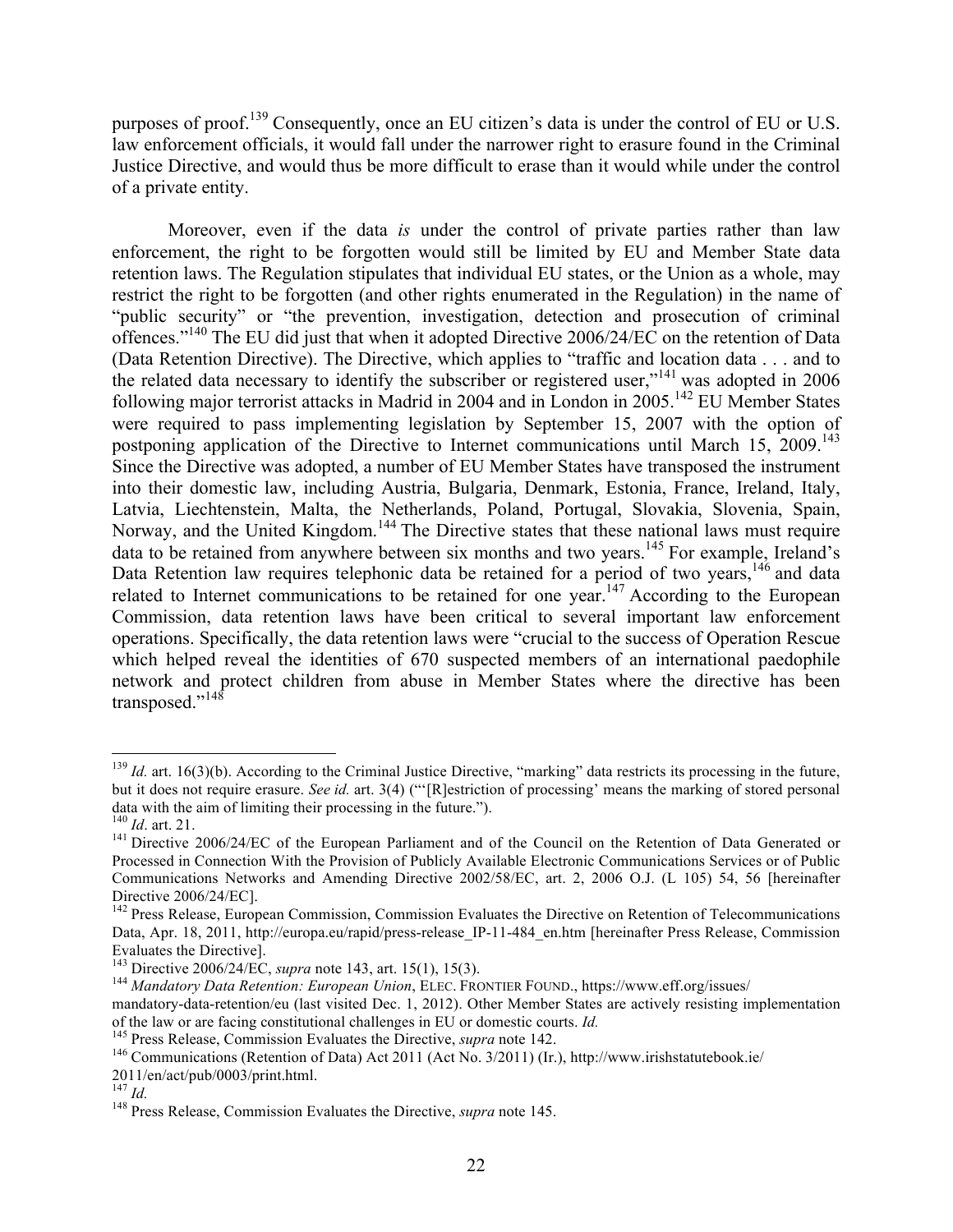Because data controllers must comply with Member States' data retention laws before allowing a data subject to exercise his or her right to be forgotten, data that is relevant to law enforcement would be protected for a considerable window of time. For example, if an individual located in Ireland places a phone call to an acquaintance who later carries out a criminal act, Irish law enforcement officials would have two years to request that information from his or her telephone carrier. If that data is transferred to EU or U.S. law enforcement officials before the two-year period has expired, it can be retained indefinitely provided it remains relevant "for purposes of proof."<sup>149</sup> If law enforcement officials miss the two-year deadline, the data subject could exercise his or her right to be forgotten.<sup>150</sup>

In sum, the degree to which law enforcement operations will be affected by the right to be forgotten will depend on the degree to which law enforcement officials can successfully predict what types of information would be relevant to an investigation and identify that information within the data retention period. The EU Data Retention Directive focuses on data related to online and telephonic communications, which are undoubtedly useful to a criminal investigation. But other forms of information may be less obviously relevant at first. Many records that later become relevant to a criminal investigation presumably seem innocuous when first gathered (online purchases, GPS location information, photographs on social networking sites, etc.). And depending on the scope of a criminal investigation, law enforcement officials may not discover the existence of a relevant set of data until the data retention period has expired. If EU and U.S. law enforcement officials can minimize the frequency of situations like this, the impact of the right to be forgotten will likely be limited.

#### **CONCLUSION**

According to our analysis of the EU's proposed Data Protection Regulation and Criminal Justice Directive, the impact of the new legislation on EU and U.S. law enforcement efforts should be limited. However, ambiguity exists in the proposed Regulation and Directive. The actual impact of these pieces of legislation will depend on how they are implemented, and we may not have a clear sense of what implementation will look like until after the legislation is adopted. Therefore our observations are, by necessity, preliminary.

Due to the flexible language on data transfers contained in the latest draft, the Criminal Justice Directive should not affect the current framework for information sharing set forth in the EU-U.S. MLAT. However, we have identified two main ways that law enforcement efforts could be substantially affected by the proposed legislation. First, the Data Protection Regulation may require U.S. entities to inform EU citizens when they disclose data related to those citizens to U.S. law enforcement, even if the entity is required to keep that information confidential pursuant to a U.S. court order. Nevertheless, this requirement should not apply to non-EU residents' data. U.S. law officials can, moreover, circumvent the requirement by obtaining the information from EU law enforcement officials, who may not be obligated to inform the EU resident that their data is being processed. Second, the "right to be forgotten" could potentially

<sup>&</sup>lt;sup>149</sup> *See Criminal Justice Directive*, *supra* note 2, art. 16(3)(b).<br><sup>150</sup> Interestingly, nothing in the General Data Protection Regulation or the Criminal Justice Directive instructs courts how to interpret a request for erasure—whether, that is, they may treat an individual's request for erasure as itself evidence. Yet doing so would appear to violate the normative principles that underlie the right to be forgotten.